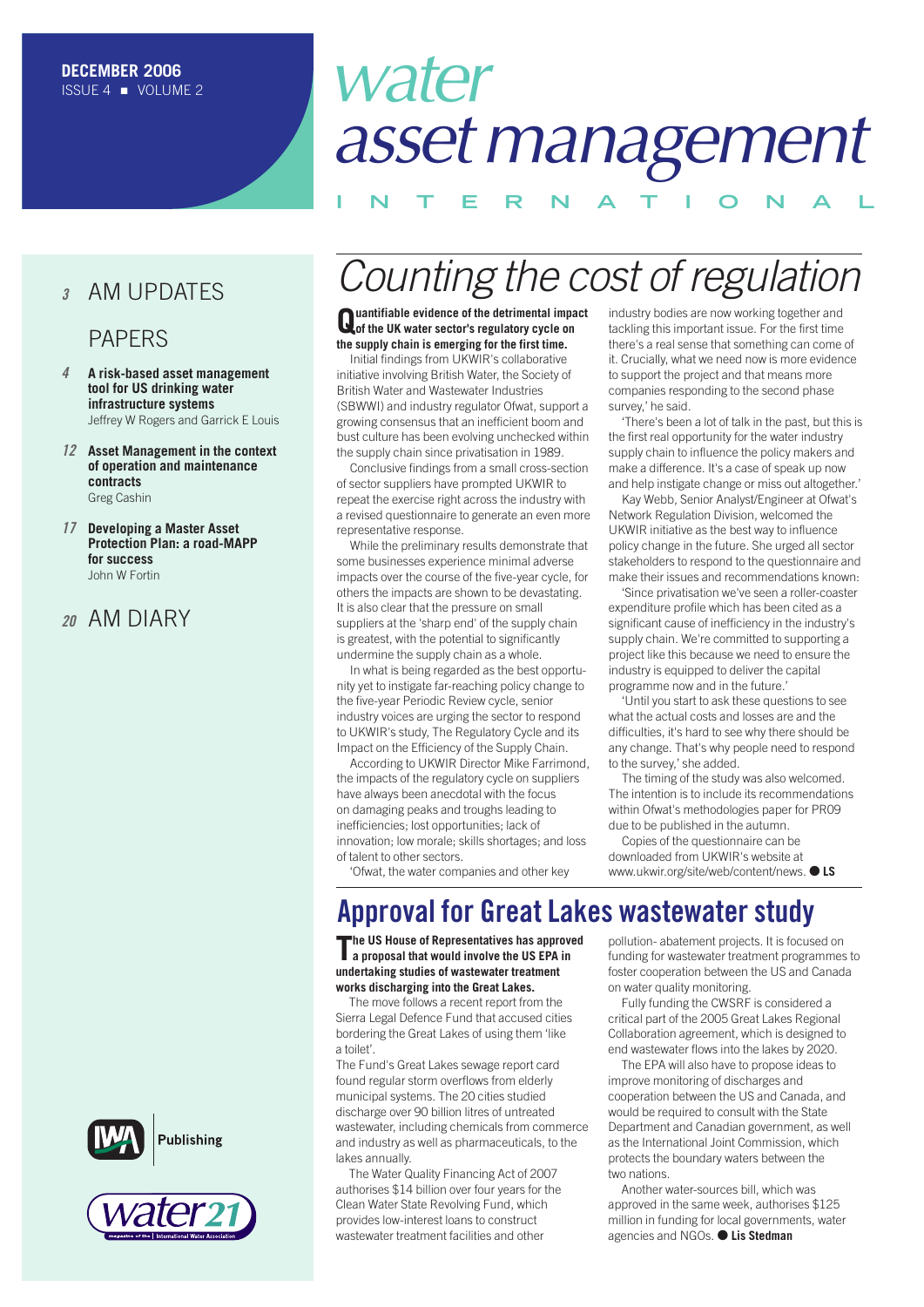

#### EDITORIAL

#### **Editors**

Steve Allbee allbee.steve@epamail.epa.gov

Andrew Foley afoley@goldcoastwater.com.au

Andrew Smith andrew.smith@yorkshirewater.co.uk

**Water Asset Management International is an international newsletter on asset management in water and wastewater utilities. The focus of the newsletter is on the strategic aspects of this developing field, providing utilities with international perspectives on infrastructure planning and maintenance as they seek to deliver cost-effective services to their customers.**

Instructions for authors are available at: www.iwaponline.com/wami/i2a.htm

Papers for consideration should be submitted to the editors or to:

Oisin Sands Publishing Assistant osands@iwap.co.uk

#### PUBLISHING

#### **Associate Publisher**

Keith Hayward khayward@iwap.co.uk

**Publisher** Michael Dunn

Water Asset Management International is published four times a year (March, June, April, December) by IWA Publishing. Statements made do not represent the views of the International Water Association or its Governing Board.

#### **IWA Publishing**

**Alliance House, 12, Caxton Street, London SW1H 0QS, UK** Tel: +44 (0)20 7654 5500 Fax: +44 (0)20 7654 5555 Email: publications@iwap.co.uk Web: www.iwapublishing.com

#### **SUBSCRIPTIONS**

Water Asset Management International is available as either a print or an online subscription.

2006 price (4 issues): £165 / €249 / \$329 (IWA members: £150 / €225 / \$299)

**Contact** Portland Customer Services Commerce Way, Colchester, CO2 8HP, UK Fax: +44 (0)1206 79331 Email: sales@portlandpress.com

**Or visit:** www.iwaponline.com/ wami/subscriptions.htm

**Design & print** Original design: John Berbuto Printed by Ashford Overload, UK

ISSN (print): 1814-5434 ISSN (online): 1814-5442

© IWA Publishing 2006

## UK industry fares well internationally, says regulator

**The water industry in England and Wales compares well against a wide range of countries in Europe, North America and Australia, according to a new Ofwat report.**

Standards of customer service are generally high, bills are in line with most other countries, and water consumption per person is around average for Europe, although much lower than in Australia or the USA.

The report, 'International comparison of water and sewerage service 2007', builds on Ofwat's work in comparing the performance of water companies in countries throughout the world.

It draws on data from a wide range of sources but cautions, however, that although generalised conclusions can be reached, accurate comparisons with other countries are often difficult because of the widely varying methods of compiling data and statistics.

Although customers in England and Wales generally pay around the same for their water as those in other countries in the study, there are some key differences.

The price of water is subsidised by the state in some other European countries, and low levels of infrastructure investment in Italy have meant that water there remains relatively cheap. By contrast customers in Germany are bearing the costs of major investment in the water and sewerage networks, although now much of this has been carried out, prices are rising more slowly than in England and Wales.

Although it has proved difficult to draw detailed conclusions from the comparison of prices in other European countries, a German report (3) last year said that if the industry in that country, England and Wales, France and Italy operated on equal terms of investment, subsidies and quality standards, prices would be broadly similar.

Few countries collect customer service data in as detailed a way as that collected in England and Wales but Ofwat is working with the industry in other countries to improve the comparability of customer service data. Valid comparisons show that standards of service are significantly better than those in Scotland.

People in England and Wales use an average 150 litres of water per day, a figure mid-way on the international scale. Americans and Australians are revealed to be the biggest users, with per capita consumption in the USA is more than double that in Britain. Within Europe, the Spanish are the biggest users while consumption in the Baltic states of Estonia and Lithuania is only two thirds of that in England and Wales.

Ofwat's Director of Network Regulation, Dr Melinda Acutt, said today:

'Customers will be pleased to learn that the service they get from their water company compares well with those in other countries. And we have found that companies in England and Wales are at least as efficient as their overseas counterparts.' ●

## **EPA approves California sludge injection plan**

**The US EPA has approved Los Angeles' permit to inject treated sewage sludge nearly a mile below the ground beneath its Terminal Island treatment plant in San Pedro, California.** 

The permit allows the city, over a five-year period, to drill three wells – one injection and two to monitor the effectiveness of the project – pumping up to 400t of treated sewage sludge each day into the Tar, Ranger and Terminal formations to evaluate potential benefits of using 'fracture injection' technology.

This involves injecting slurry mixtures at sufficient pressures to hydraulically create fractures. The waste will undergo high-temperature, anaerobic digestion. The potential benefits of this experiment include safe disposal, generation of significant quantities of methane for future energy use and permanent carbon dioxide sequestration. This project will not affect drinking water supplies, says the EPA.

Work on the project is expected to begin in 2007. LA currently applies its treated sewage sludge to agricultural land in Kern County, where it is applied as a fertiliser for non-food crops.

The monitoring will be extensive, as set out in the 40 page permit – sampling and analysis from the offset monitoring wells will be used to quantify the minimum slurry placement, biodegredation rates, CO2 and methane separation, carbon sequestration and saturation in formation brine, free gas migration, commercial methane production potential and time frames.

Drilling at the nearby Wilmington oil field has led the EPA to believe that the predicted depths of the geological zones are likely to be found to be accurate in reality. Any changes required if the depths do vary will require EPA approval before they are undertaken, though the risks are considered minor.

A National Audit Office report has recommended that Ofwat should push harder for improved data on leakage and consumption from water companies, as well as taking a lead in ensuring reliable evidence for the effectiveness of water efficiency projects.

Sir John Bourn, Auditor General of the NAO, said that understanding the needs of consumers should be at the heart of the regulatory regime for water.

Dame Yve Buckland, chair of the Consumer Council for Water, welcomed the findings, saying: 'Consumer views and understanding of consumer behaviour must be at the centre of any future regulatory decisionmaking on water policy.

'We are happy to see the National Audit Office recognise this, echoing many of the statements we have made on water resources over the last 12 months.

'Emerging results from our Using Water Wisely research will help in providing the necessary evidence, but more work is needed on top of that to work out the costs and impacts of different water efficiency initiatives.'

Dame Yve added: 'It is crucial, if customers are to be asked meet extra costs at the next price review in 2009, that they pay only for the approaches that work best for different groups of consumers in differing supply scenarios. Otherwise, water companies may not deliver the options that are best value for money.

'Meanwhile, the message to consumers is to minimise waste and use water wisely, but the industry must also demonstrate what it is doing to take care of water resources, and how it can help consumers to be more water efficient. Customers are saying 'show me how' – the will is there, but they need help with the means.'

Key findings from the CCW's research show that 67% of consumers were willing to try water-efficient devices. But 55% of consumers would be more likely to conserve water if water-saving appliances were cheaper. ●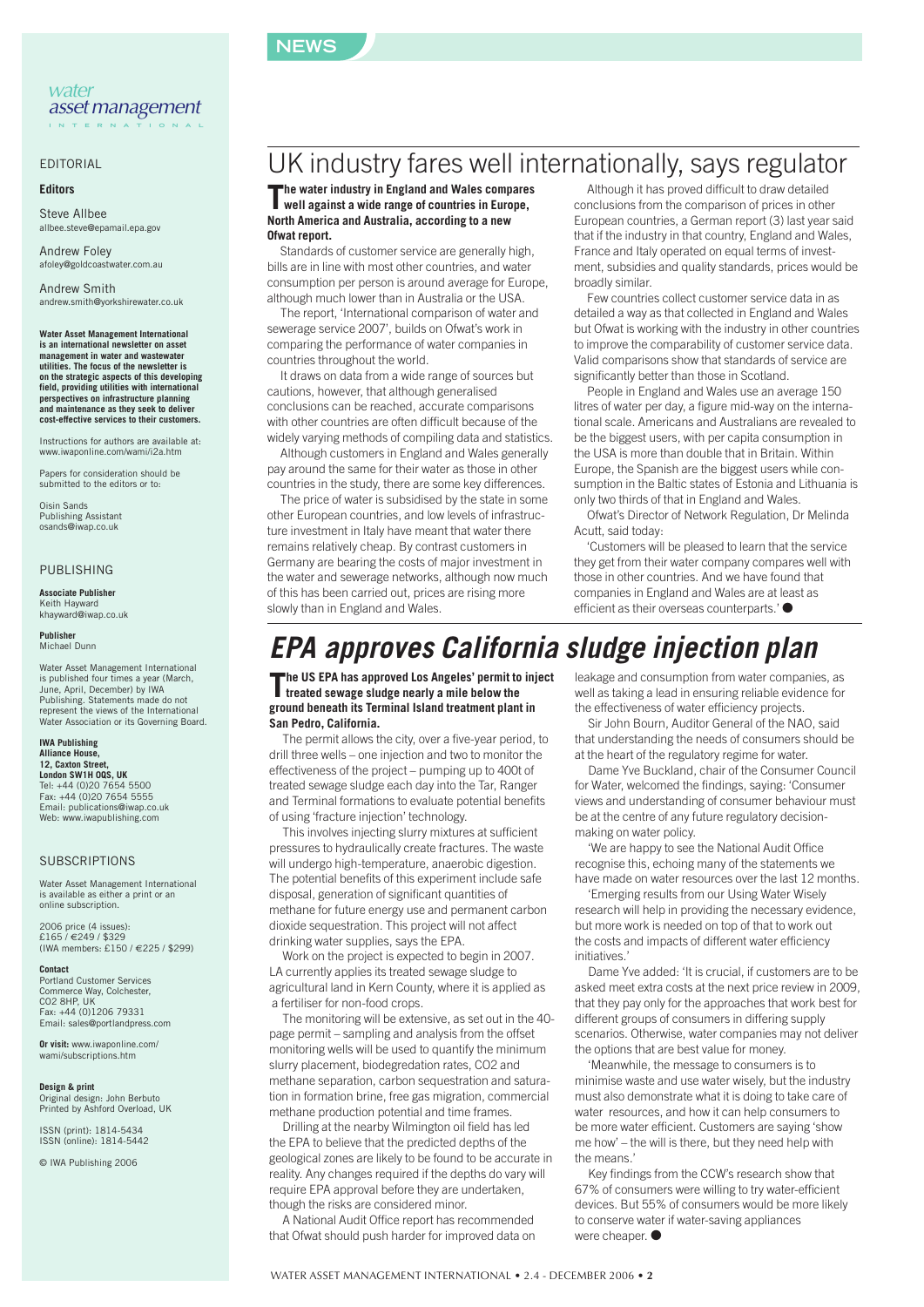## Spanish utility spreads disinfection research results

**Spanish utility Consorci de la Costa Brava has placed on its website a report on the combined use of UV light and chlorine for the disinfection of reclaimed water.**

Available in Spanish and English, the report is based on studies carried out in May 2006 in the utility's Blanes Reclamation Plant, Costa Brava, Girona, Spain.

The study was funded by the Catalan Water Agency. It was carried out by the technical staff of CCB and of Empresa Mixta d'Aigües de la Costa Brava SA (the company operating the plant), together with the research teams of Professor Juan Jofre and Francisco Lucena (University of Barcelona) and Professor Rafael Mujeriego (Politechnical University of Catalonia).

The report makes a number of recommendations. These include emphasising the value of achieving the highest possible quality for secondary effluent to maximise the performance of the disinfection process. Use of at least one operating UV module is

recommended for the site. The researchers found that it would be appropriate to continue with systematic evaluation of the microbiological quality parameters used in the study in order to confirm the preliminary results obtained and strengthen the proposed operational criteria. The researchers also found that it would be appropriate progress with assessment of the use of sulphitereducing clostridia spores and somatic coliphages as indicators of the effectiveness of disinfection and for the determination of the levels of disinfectant agents necessary for eliminating them and the other micro-organisms – both indicators and pathogens – used in the study.

The report was originally issued in the Catalan language and was then translated courtesy of the Catalan Water Agency so it can be shared with national and international colleagues.

The report can be downloaded at: **www.ccbgi.org/ publicacions.php**. ●

## **CDM wins \$9.9M Egypt contract**

**The US Agency for International Development (USAID) has awarded CDM a three-year, US\$9.9 million contract to provide engineering services for the design and construction management of diverse water and wastewater infrastructure improvements in Egypt.** 

As USAID's programme management partner, CDM, in association with Dr Ahmed Abdel-Warith Consulting Engineers, will develop facility designs, prepare environmental assessments, manage construction, and provide quality control on projects in six governorates.

The team's water and wastewater system design and construction management services will provide new treatment facilities and improve the performance of existing facilities, eliminate untreated discharges, and strengthen infrastructure reliability in Daqahliya; the Middle Egypt Governorates of Fayoum, Beni Suef, and Minia; in the oases of Kharga and Dakhla in the New Valley; and in Luxor City.

In addition, a watershed quality

and management project at Lake Qarun, a valuable natural and cultural resource, will include full-scale wetlands treatment pilots, development of an integrated watershed/lake quality management plan, and implementation of priority management measures. An innovative groundwater lowering programme in the West Bank of Luxor – the site of the ancient city of Thebes and home of the renowned Valley of the Kings and Valley of the Queens – will help preserve some of the world's most treasured antiquities.

On all these projects, CDM will deliver sustainable facilities that meet critical environmental and archaeological mandates, prioritising those locations where improvements can go online quickly, maximising the use of local expertise, and providing strong programme management. When complete in 2009, the programme will have provided significant improvements in water and wastewater service for an estimated 400,000 people.

● **www.cdm.com**

## **H2O Networks cut congestion using the sewerage system**

**The sewerage system is providing an environmentally friendly way for UK organisations to set up their own IT and telecom networks. H2O Networks has developed a new system that provides fibre optic cables to be laid through the sewers without digging up the roads.** 

Digging up roads for laying pipe and cable happens more than four million times a year at a cost of £1 billion (\$2bn). A further £4 billion is wasted through the delays and inconvenience caused.

The Focus System allows the cable to be laid in the sewer network and can be installed 80% faster than traditional cabling methods – the network can be operational within weeks rather than months. Every city and town has ready-made ducts that can be used without causing disruption. H2O's revolutionary approach not only allows for quick installation is also can provide unlimited bandwidth at a fixed cost.

H2O's scheme is attracting much interest from water boards across the UK. Wessex Water Enterprises is one of the water boards that have signed up to the scheme, and Mike Peacey, commercial manager, comments, 'We've started the system in Bournemouth which is a town with a lot of industry as well as a lot of architectural heritage. Wessex Water Enterprises are actually really excited to be working with H2O Networks as it will allow us to use our assets to the benefit of local industry and the local environment.'

Elfed Thomas, managing director at H2O Networks, comments: 'There is also the advantage that as the cables lie at depths of up to 5m below the ground, compared with 450mm for conventional cables, it is also far more secure – especially in disaster recovery situations.' ● **www.focuss.net**

### **Three Valleys Water improves work management using AMT-SYBEX**

**AMT-SYBEX – a provider of asset management technology to the UK's essential industries – has provided Three Valleys Water with a unique, work management solution to help the water company increase operational efficiencies, minimise disruptions to supply and enhance levels of customer service.** 

Designed primarily to replace a legacy system, the solution – which went live in May 2006 – is the first phase of an end-to-end requirement that includes the delivery of work to the field, enabling staff to timetable site inspections, plan preventative maintenance projects and prioritise urgent call outs more effectively. It will also speed processes associated with forecasting for capital maintenance, compliance and aid Three Valleys Water's liaison with the regulator, OFWAT.

The new system utilises an asset repository of over 35,000 records created for Three Valleys Water by AMT-SYBEX in 2002. Based on Ellipse, AMT-SYBEX's enterprise asset management (EAM) software, the system contains information about the physical attributes of the water company's above ground operational assets. This includes essential details about the

company's reservoir, water treatment, water tower and pumping station sites plus data on the lifecycle, quality and capacity of specific operational components.

Commenting, Steve Robinson, Head of Asset Management at Three Valleys Water said, 'Compliance, reporting and work management are high on our agenda. We are tasked with hitting increasingly exacting targets to deliver improved levels of service, and running more cost effective systems. Having access to accurate information about the condition, performance and maintenance of our above ground assets is essential for effective asset management, efficient operations, producing strategic business plans and for securing regulatory support.

'We chose to work with AMT-SYBEX because of its strong credentials in the UK water industry. Since 2001, we have built up a good relationship with the organisation in the development and implementation of our Asset Management Systems.'

AMT-SYBEX provided on-site consultancy on development, functionality, data management and training.

● **www.amt-sybex.com**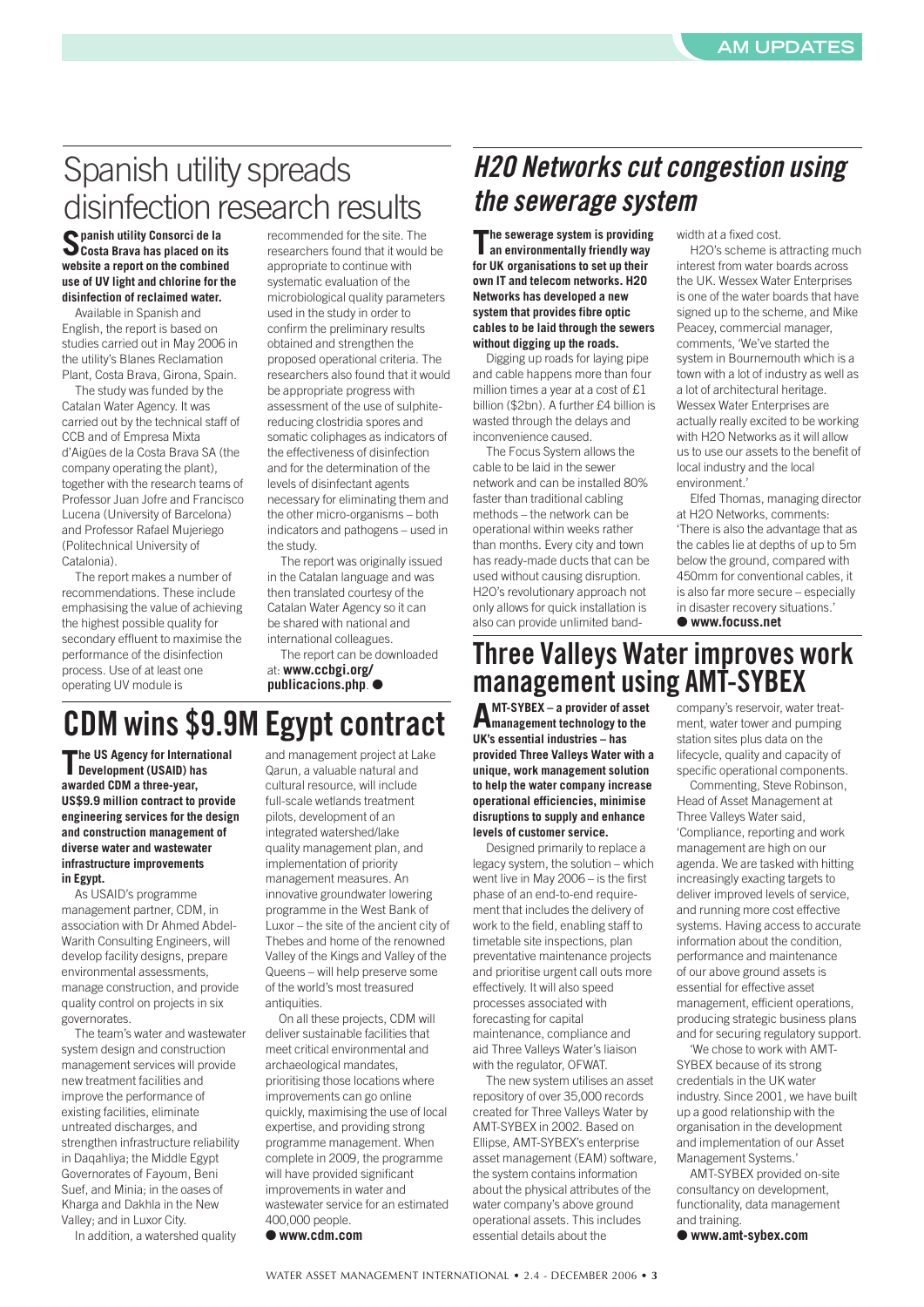## **A risk-based asset management tool for US drinking water infrastructure systems**

This article presents a practical risk assessment methodology to provide drinking water infrastructure (DWI) decision-makers with an objective risk assessment tool. The purpose of this risk assessment tool is to maintain the desired level-of-service or systems reliability [r(f)], while managing the financial uncertainty of the expected budgetary impact within the capital improvement programme (CIP).

**Jeffrey W Rogers, PhD, PE** Research Associate

#### **Garrick E Louis, PhD** Associate Professor

Department of Systems & Information Engineering University of Virginia USA

© IWA Publishing 2006

U**nder their current philosophy, drinking water infrastructure (DWI) decision-makers attempt to manage the risk of systems failure (R) through deterministic trial and error approaches that provide inefficient solutions (Wu et al, 2001). These deterministic trial and error approaches typically exclude uncertainty and access individual DWI component failures as a function of age, length, and service for a given distribution network configuration at a specific point in time (Silinis and Stewart, 2003). The algorithms for these methods generally use simple performance deficiency prioritisation rules to set up skeletal preventative maintenance (PM) programmes (Quimpo and Wu, 1997 and McKay et al, 1999).**

The lack of ability to actually estimate R within the existing DWI methods requires developing new methods that facilitate integrated solutions through systems and multi-objective decision analysis techniques (Stern & Kendall, 2001); incorporate complex environmental influences such as soil type, trench construction, water chemistry, piping material, and suchlike within existing methods (Franks, 1999); and optimise trade-offs between desired level-of-service or systems reliability

[r(f)]and associated costs among competing DWI scheduled maintenance (SM) and emergency repair (ER) activities (Wu et al, 2001).

Accurately estimating R will provide DWI decision-makers with a time-dependent snapshot of the physical deterioration of the critical DWI components. This timedependent snapshot ultimately provides decision-makers with an efficient maintenance and rehabilitation roadmap for reliable systems operations at the lowest possible cost (McKay et al, 1999).

Booth & Rogers (2001) concluded that few DWI decision-makers were interested in a probability formulation for estimating R. However, new financial rules, such as the General Accounting Standards Board (GASB) Rule 34 issued in June 1999, are changing their mindset. GASB-34 requires public services, such as DWI utilities, to develop viable asset management (AM) programmes. The purpose of these AM programmes is to preserve the life and function of critical assets by optimising the allocations of limited DWI operational, maintenance, and capital resources. The expected impact of viable AM programmes for DWI is a fiscal saving of 20% to 40% (Stern & Kendall, 2001).

These potential fiscal savings alone provide sufficient justification for DWI decision-makers to develop new AM

programmes that incorporate attributes for uncertainty. This paper presents a practical risk assessment methodology for estimating R to provide the DWI decision-maker with an objective risk assessment tool. The purpose of this objective risk assessment tool is to maintain the desired r(f), while managing the financial uncertainty of the expected budgetary outcome within the capital improvement programme (CIP).

The magnitude of the expected budgetary outcome is managed through the DWI decision-maker's sensitivity to R, which is represented as the level of the system's rate of reinvestment (RR). The expected result of the proposed risk assessment tool demonstrates that by proactively managing R to maintain the system's r(f) will effectively manage the uncertainty of the DWI system's expected budgetary outcome within its CIP.

The limitations of the proposed objective risk assessment tool are that the underlying principles are applicable to only DWI. Additional theories would need to be evaluated for other industries; decision response alternatives only evaluate three discrete risk sensitivities rather than evaluating a stochastic distribution of risk sensitivities; and value is demonstrated through a generic example calculation rather than an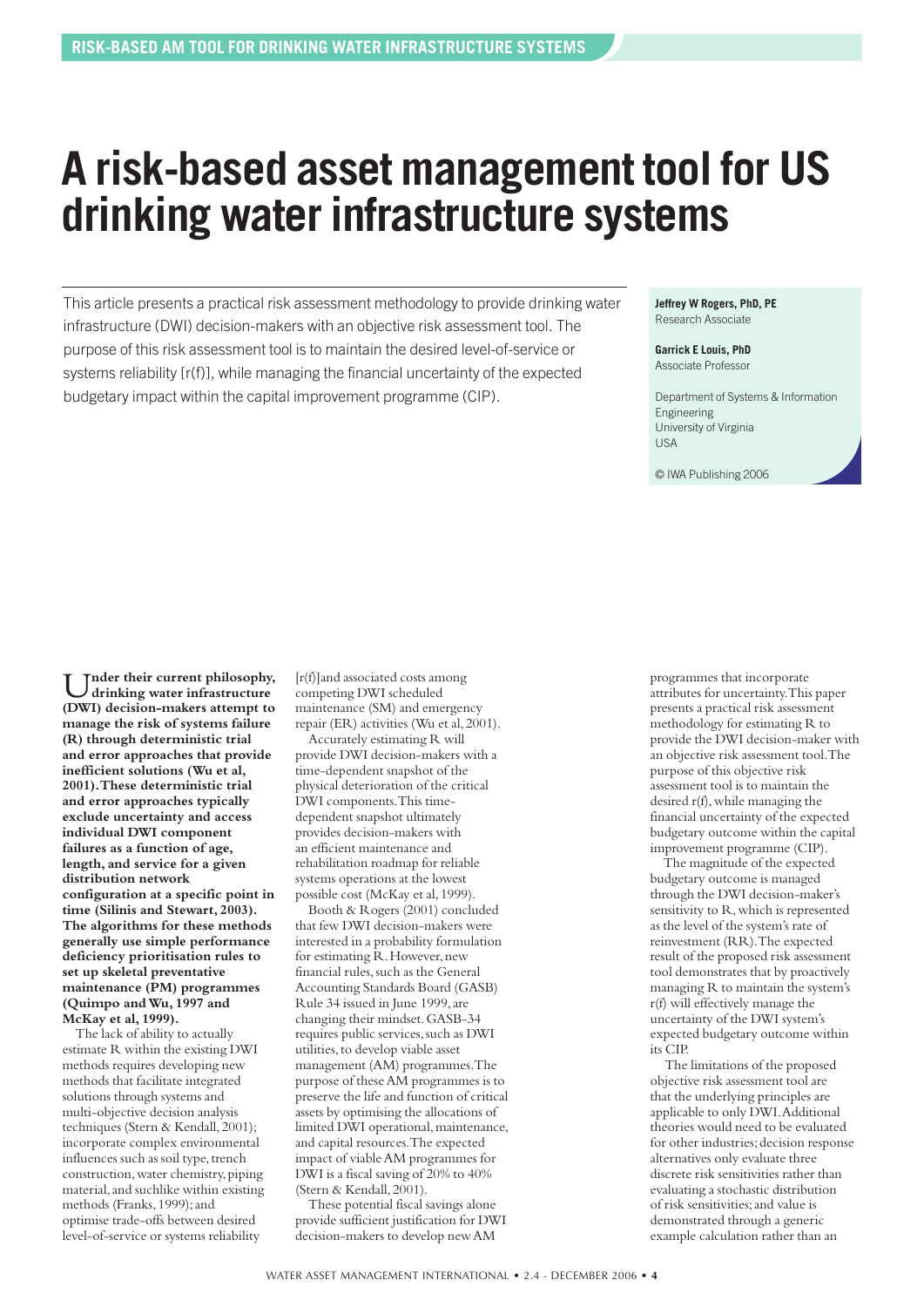actual case study. The objective risk assessment tool needs to be verified and validated through the application of extensive case study analyses.

The paper's discussions of the practical risk assessment methodology begin with an overview of the concepts of risk analysis. Next, the existing methods for estimating R are evaluated and combined within the proposed risk assessment methodology. Next, the applicable theories for estimating  $\overrightarrow{R}$  and  $\overrightarrow{r}$  are formulated into the objective risk assessment tool. Finally, the value of the objective risk assessment tool is demonstrated through a set of example calculations for a conceptual DWI system to show the ability of the DWI decision-maker to manage the expected budgetary outcome within the CIP.

#### **Risk analysis concepts**

Traditional risk analysis is undertaken to improve the quality of information that the decision-maker utilises by examining the uncertainty of decision response alternatives. The risk analysis is performed by calculating the magnitude of risk for an individual risk factor and/or cumulative risk. The cumulative risk is represented by the sum of the individual risk factors times the relative weight of the respective risk factors (Hastak and Baim, 2001). Ezell et al, (2000) and Haimes (1998) believe that a comprehensive risk analysis should quantitatively understand the risk factors, their intermediate/final impacts on cost and the actions to mitigate their impact in order to understand what can go wrong as well as its likelihood and consequences.

Hastak and Baim (2001) define infrastructure risk as the product of the probability of systems failure and associated costs of returning the system to service. This mathematical relationship is represented as:  $R = p(f)$ x C, where R is defined as the risk of infrastructure systems failure; p(f) is defined as the probability of infrastructure systems failure and C is defined as the economic value of returning the failed infrastructure system to service. The economic value of a DWI's p(f) is calculated as the total service expenditure in terms of the equipment, material and labour costs that are necessary to return the infrastructure system to its normal operating condition.

The DWI infrastructure systems' uncertainty or R is defined as the probability that the DWI utility fails to provide water on demand to its customers. The DWI decision-maker either waits until critical DWI components fail and then

expeditiously completes an ER activity, or performs SM activities on critical DWI components prior to their failure. These decision response alternatives provide the DWI decision-maker with the ability to balance the expected CIP budgetary outcome on an annual basis.

The decision response alternatives for the deterministic SM activities are the known or controllable costs that can be delayed by the DWI decision-maker in response to their effect on the expected CIP budgetary outcome. However, delaying SM activities on critical DWI components adversely affects the p(f) over the life of the DWI system. Correspondingly, as the p(f) rises, the level of the stochastic ER activities increases. Lauer (2001) found that balancing stochastic ER activities with deterministic SM activities is key to minimising the overall DWI maintenance and repair (MR) costs.

The decision response alternatives for the stochastic ER activities are uncertain or uncontrollable costs that are determined by the p(f). It is the randomness in the level of the ER activity costs that creates the R for the DWI decision-maker in terms of its cumulative affect on the expected CIP budgetary outcome. This situation is exacerbated further by the fact that ER activity costs are paid at overtime or premium rates. These premium rates are charged for the ER activities because they require immediate attention causing increased costs for shifting, expediting, and/or providing extra personnel, materials and equipment at a moment's notice. The C of the premium cost of the stochastic ER activity typically range from 1.5 to 2 times the cost of the deterministic SM activity.

The proposed objective risk assessment tool defines the DWI decision-maker's sensitivity to R by specifying corresponding levels of RR. A risk assessment is performed using three decision response alternatives that are based on desired risk-sensitivity in terms of low, medium, or high RR. The goal of the objective risk assessment tool is to demonstrate the value of estimating the DWI decision-maker's sensitivity to R. The objectives are to incorporate p(f) into the CIP budgetary analysis process and evaluate the effects of p(f) on the expected CIP budgetary outcome.

#### **Existing methods**

Many professional and government agencies have published assessments and projections for the nation's DWI needs over the next 20 years (ASCE, 2001; EPA, 2001; WIN, 2001; Scharfenaker, 2001; and WIN, 2000).

These need assessments have shown that the current DWI is in a state of general disrepair and substantial funding above the current levels will be required to maintain the DWI at acceptable r(f) through cost-effective CIP. To further compound the current needs dilemma, the DWI competes for limited resources with the other critical public infrastructures for transportation, schools, wastewater, solid waste, and energy.

Currently, the financial health of the nation's DWI is documented by the EPA's 1995 Nation-wide community water system survey, which was completed in January 1997. The results of the EPA (1997) survey revealed that the CWS sector spent \$32 billion from 1986 through 1995 on CIPs. On average, the 1995 CWS sector's AM activities spent approximately 20% on water quality (WQ) compliance, 30% on MR activities, and 50% on scheduled replacement (SR) improvements. On average, the 1995 CWS sector completed MR activities on approximately 2% of their respective pipe networks. In addition, the 1995 CWS sector completed SR activities on around 2% of their respective pipe networks. The WQ, MR, and SR activities within the CIP compete for the same AM programme dollars.

The ageing of the DWI system, along with increasing competitive pressures and customer demands, is forcing public water services to develop effective AM programmes as in the GASB 34 requirements for maintaining service efficiency and product reliability while meeting quality standards and containing service costs (Booth and Rogers, 2001).

The public water services are looking to AM programmes to provide integrated solutions that improve service efficiency and product reliability by balancing the MR activities as a function of the SM and ER needs (Stern and Kendall, 2001). It is generally accepted that as the DWI system ages the occurrence of stochastic ER activities increases due to the adverse impact of physical, chemical and biological deterioration. Additionally, as the frequency of stochastic ER activities increases, the SR improvements of the aging DWI system become the more viable option (Silinis and Steward, 2003).

The DWI needs may range from stochastic ER activities for maintaining the r(f) to SR improvements for creating new capacity for present and projected demand. The ability to pay may range from public drinking water utilities with strong bases of commercial and affluent users to those with large bases of government services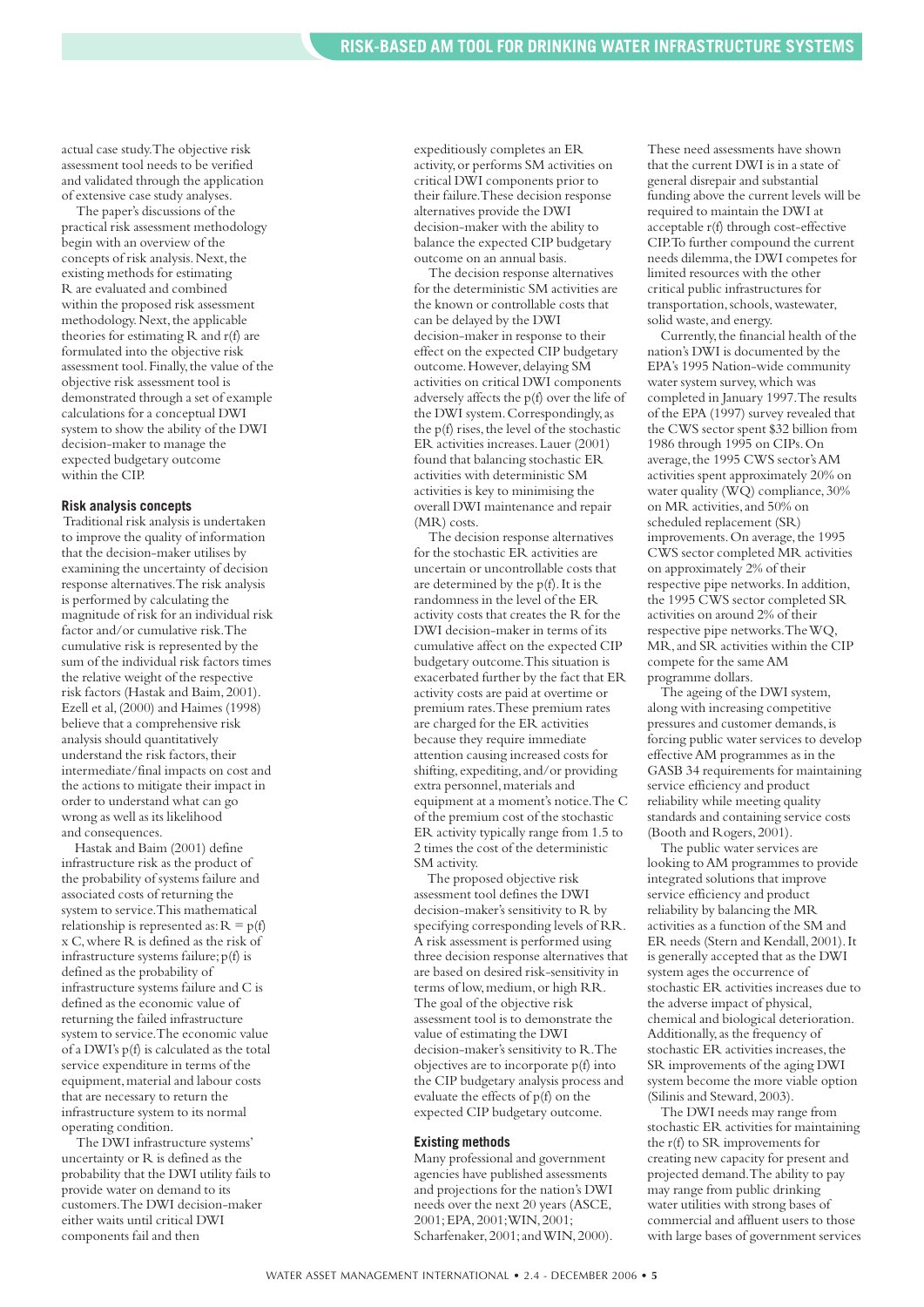| <b>Decision Responses</b>  | p(f)       | <b>Risk Sensitivity</b> | <b>Emergency Repairs</b> |
|----------------------------|------------|-------------------------|--------------------------|
| Null (Corrective)          | High       | Low                     | High                     |
| Traditional (Preventative) | Medium     | Medium                  | Medium                   |
| Strategic (Proactive)      | <b>LOW</b> | High                    | Low                      |

**Table 1 - Description of the drinking water infrastructure (DWI) decision response alternatives as a function of the level of the probability of systems failure p(f), risk sensitivity of the decision-maker, and expected level of the emergency repair activities.** 

and low-to-moderate-income residential users. Managing the DWI requires decision-makers to manage the old as well as to build the new. They must know about governance, public health, engineering, operations, and politics as well as economics and finance.

The DWI problems discussed in the public forum are only 5% technical; 95% of the focus is on finance, public acceptance and environmental impacts. There are abundant opportunities in the DWI arena to take lead roles in defining issues, creating solutions, explaining to public and leading the holistic implementation process. Grigg (1999) and Means (2001) stressed that communicating the critical nature of DWI's WQ, MR, and SR activities under the CIP is paramount for the fundamental survival, public-health protection, economic development and quality of life of America's people.

Craun and Calderon (2001) emphasised the importance of adequately maintaining DWI systems. They found that since 1995 DWI deficiencies have been responsible for 45% of all waterborne disease outbreaks reported by the nation's 54,000 CWS. The DWI system deficiencies involved chemical and microbial contamination through cross-connections, back siphonage, inadequate separation, contaminated storage facilities, water main repairs, water main construction and meter installation (Craun and Calderon, 2001). To reduce the risk of waterborne disease outbreaks more attention needs to be placed on the preventing of contamination of the distribution system through an optimal combination of corrective, preventative and proactive maintenance policies.

The DWI system is ageing, which contributes to waterborne disease outbreaks and a reduced r(f). Sufficient CIP funds consisting of WQ, MR and SR budgetary components should be allocated for the routine inspection, repair, and expansion of water mains and storage facilities as well as the SR of the older infrastructure.

To reduce the potential for distribution system outbreaks and failures, drinking water utilities must maintain adequate water pressures, repair leaking mains, maintain chlorine residual, adopt cross-connection programmes, include inspection programmes, adequately disinfect after construction work and increase corrosion control efforts (Craun and Calderon, 2001). Failure to accurately predict the appropriate RR for the DWI system risks severe r(f) deterioration, adversely affecting the financial stability of the public drinking water utilities.

Optimising the financial tradeoffs between the competing corrective, preventative, and proactive maintenance activities of the AM programme, subject to minimising the adverse impacts on the expected CIP budget outcome, emphasises the importance of DWI system maintenance in the effectiveness of the overall system safety and reliability (Stern & Kendall, 2001 and Silinis and Steward, 2003).

Many quantitative analysis methodologies use mathematical representations to model the complex physical, chemical and biological deterioration processes that adversely affect the DWI's r(f) (Quimpo & Wu 1997; McKay et al, 1999; Franks, 1999; Wu et al, 2001; Stern and Kendall, 2001 and Silinis and Steward, 2003). These quantitative analysis methodologies provide objective and repeatable procedures to justify CIP budgets that effectively allocate dollars, extend asset life, and plan programmes to maintain the systems' r(f). However, they do not incorporate risk assessment into their respective quantitative analysis methodologies.

More recent quantitative analysis methodologies incorporate risk assessment and management techniques to facilitate decision analysis by highlighting tradeoffs among individual risks factors and associated mitigation cost impacts to effectively manage infrastructure assets (Hastak and Baim, 2001, and Ezell et al, 2000). However, the stochastic nature of the DWI systems' deterioration processes adds considerable complexity to these quantitative analysis methodologies,

requiring substantial technical and modelling expertise.

While the required DWI system investment is daunting in size, it creates an opportunity to sensitise consumers and decision-makers to the opportunities of strategic risk management as communities differ in their DWI needs, ability to pay and ability to manage r(f). This article demonstrates an objective risk assessment tool for maintaining a desired r(f) while managing the expected CIP budgetary outcome. Managing  $r(f)$  by minimising the  $p(f)$ may require strategies ranging from instituting high reinvestment to no reinvestment due to limited budgets.

#### **Theory**

Ending the current state of disrepair of the DWI system requires the prioritisation of corrective, preventative and proactive maintenance activities within the CIP budgeting process to ensure the effective allocation of limited resources (Li and Haimes, 1992). The DWI system is now nearly 100 years old, and at least 26% of the drinking water mains are constructed from unlined cast iron and steel pipe.

These mains have greatly reduced carrying capacities and are rated as being in poor condition, adversely impacting the current DWI system's r(f) (Kirmeyer et al, 1994). The prioritisation of corrective, preventative and proactive maintenance activities within the CIP budgeting process is the basis for the development of the DWI risk assessment tool.

The DWI risk assessment tool is characterised by three risk-sensitive decision response alternatives, which are described in Table 1. The Null or corrective decision response assumes that the p(f) is high and decisionmaker's risk sensitivity is low because low levels of SM or preventative maintenance activities are planned to mitigate the p(f) due to infrastructure deterioration. The associated r(f) is adversely affected because the ER or corrective maintenance activities are performed only after the DWI system fails.

The Traditional or preventative decision response assumes that the p(f) is medium and decision-maker's risk sensitivity is medium because medium levels of SM or preventative maintenance activities are planned to mitigate the p(f) due to infrastructure deterioration. The associated r(f) remains stable since the level of ER or corrective maintenance activities is marginally reduced by the SM activities.

Finally, the Strategic or proactive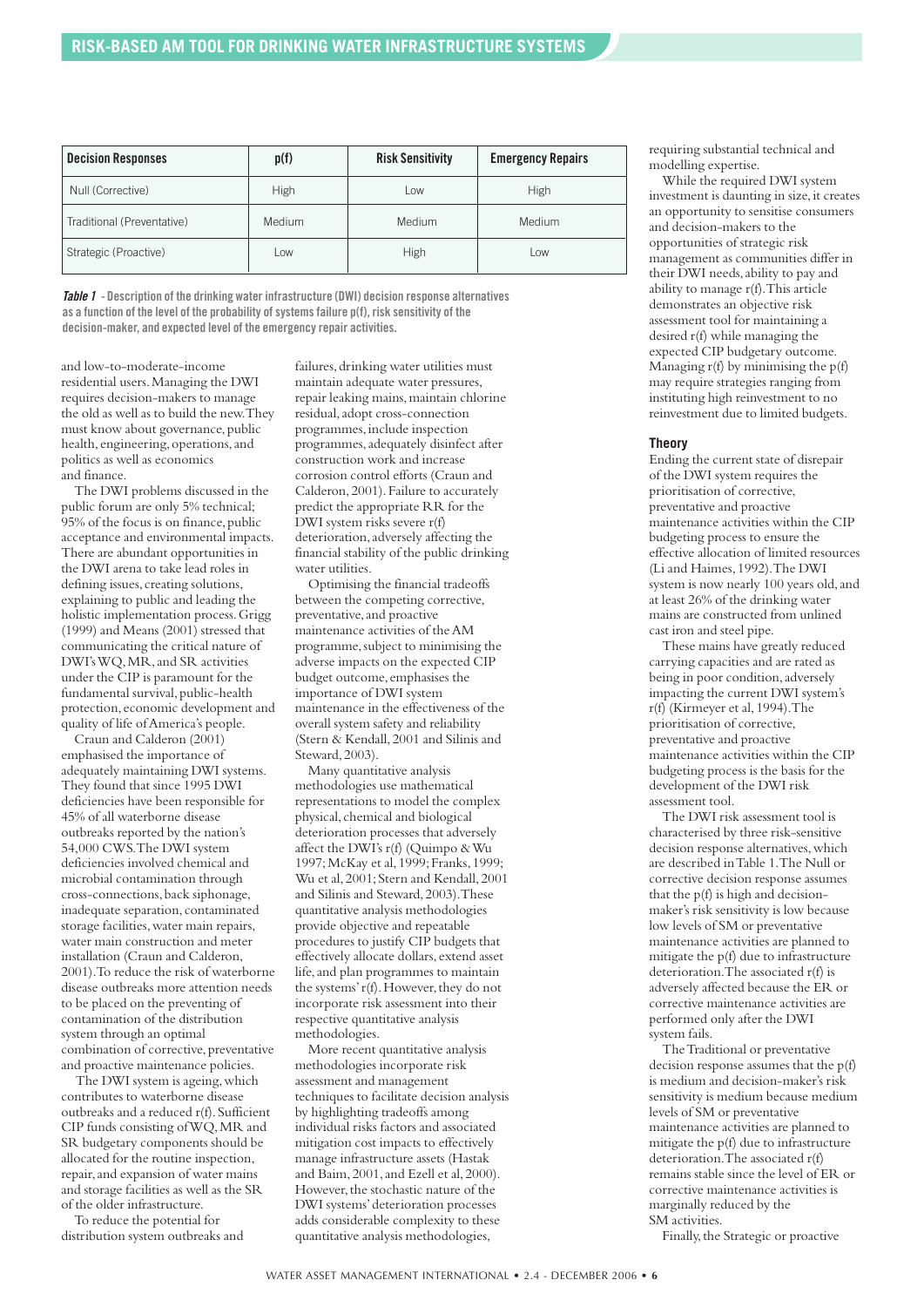decision response assumes that the p(f) is low and decision-maker's risk sensitivity is high because high levels of SM or preventative maintenance activities are planned to prohibit the p(f) due to infrastructure deterioration. The r(f) increases since the level of ER or corrective maintenance activities is substantially reduced by the SM activities.

The basic relationships between an infrastructures' maintenance frequency (MF) and systems' performance is discussed in detail by Nelson et al (1999) in an EPA report entitled Optimisation of collection system maintenance frequency and system performance. These relationships are shown in Figure 1 and entail the following assumptions:

- ●the average infrastructure life expectancy is assumed to be 100 years with a salvage value of 25%. The average infrastructure unit value is assumed to be \$100 per linear foot of pipe. The rate of the infrastructure's deterioration is assumed to be \$0.75 per linear foot per year. Based on these assumptions, the rate of system degradation (SD) is represented by the following linear relationship: SD  $= $100 - ($0.75 \times X)$ , where the (x-axis) value is equal to the average age of the infrastructure network in years.
- $\bullet$  the r(f) or associated (y-axis) value is assumed to be the percentage of the 'as-new' system's performance. The remaining system's value is a function of the average MF and the system age. The percentage of the 'as-new' system's performance is assumed to represent the infrastructure's current r(f). The infrastructure's MF is assumed to be the number of years to return the infrastructure to 100% or an 'as-new' system's performance level given a specific level of maintenance activities as represented by the chosen level of RR.
- ●the infrastructure's MR programme is defined as ongoing ER and/or SM activities that include actions that retard or correct the deterioration of the infrastructure system. The infrastructure system's level of maintenance or RR is defined as the percentage of the system rehabilitated within a given time period or MF.
- $\bullet$  the infrastructure's RR is assumed to be the inverse of its maintenance frequency (MF). The RR or 1/MF determines the level of maintenance activities or percentage of the total infrastructure rehabilitated to return the system to 'as-new' condition in a given period of time. For example, a RR of 2% will return the system to

an 'as-new' performance condition in MF =  $1/0.02$ , which is 50 years.

Figure 1 is used to estimate the expected infrastructure system's r(f) given the average rate of system degradation (SD) and reinvestment (RR) assumptions that are specified in the EPA (1997) survey. The methodology steps include:

- ●drop a vertical line from the end of the 2% RR line to the
- corresponding point on the SD line ●draw a horizontal line to the desired level-of-service [% 'as-new' system performance or r(f)] axis
- note that the r(f) [y-axis] value is intersected at 65%, which represents the current infrastructure system's r(f). Therefore, given the assumed rate of SD with a 2% RR the overall infrastructure systems' r(f) is expected to perform at 65% of the performance level of a similar 'as-new' infrastructure system.

The basic infrastructure relationships defined by Nelson et al (1999) are applicable to critical infrastructures such as DWI systems. The r(f) for DWI systems may be defined as the probability that the DWI system operates correctly throughout a specified period of time given that the system is operating at the start of the time period (Haimes, 1998).

The p(f) for DWI systems may be defined as the probability that the DWI system fails during a specified period of time given that the system is operating at the start of the time period. The relationship between DWI systems' r(f) and p(f) values may therefore be expressed as the  $p(f) = 1 - r(f)$ . Given this simple relationship, the systems' r(f) or y-axis value calculated in Figure 1 can be expressed as the system's p(f)

value over a given 1/MF or RR. For example, given the DWI's average rate of SD in Figure 1 with a 2% RR from the previous example, a DWI system's r(f) value is estimated to be 65% of the 'as-new' system performance level.

The system's p(f) value within the 50-year MF period is estimated to be 35%. This means that a DWI system with a 2% RR is operating at a r(f) that is 35% below the 100% system performance level. In other words, the DWI system has a 35% chance of failing to operate at least once throughout the associated 50-year MF period. Therefore, the level of financial reinvestment plays a crucial role in the maintenance of the system's r(f).

Guignier and Madanat (1999) found that, historically, the level of financial reinvestment through the infrastructure's CIP budget is broken down into competing maintenance and improvement activities. Additionally, the EPA (1997) survey found the CIP budget for DWI systems is broken down into WQ activities to meet the system's regulatory requirements, MR activities to meet the system's customer requirements and SR improvement activities to meet the system's economic development requirements within the AM programme.

The MR activities consist of CIP budgetary line items that are broken down as SM and/or ER activities. The ER activities retard and/or correct infrastructure deterioration after the system has failed. The ER activities are stochastic in nature and vary widely from one year to the next because they are based on risk factors such as infrastructure age, material, leakage, water quality and so on.

The WQ, SM, and SR activities consist of CIP budgetary line items



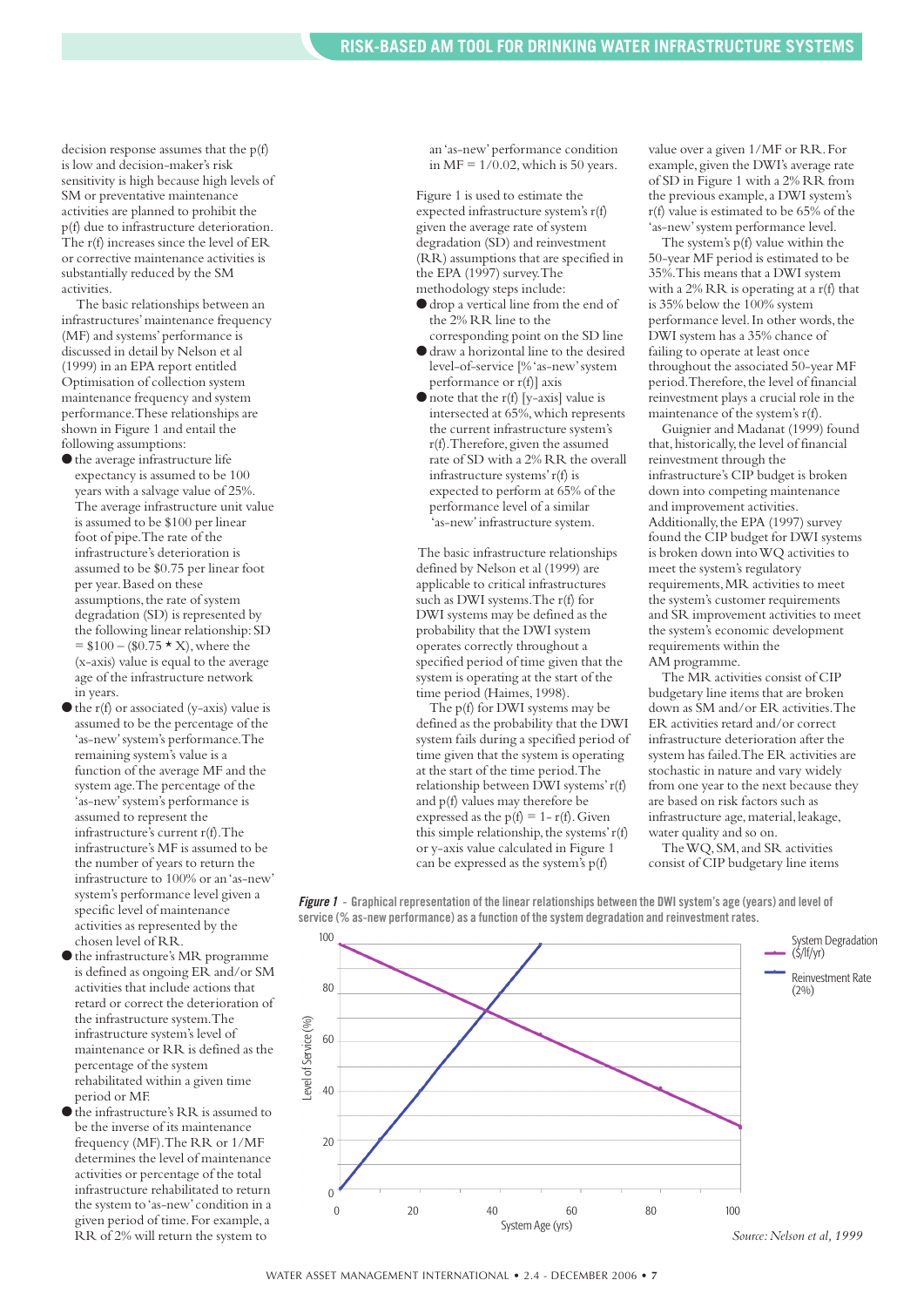| <b>Decision Response Alternative</b>  | $SM = b$ | $ER = 0.30 - b$ |
|---------------------------------------|----------|-----------------|
| Null (Low risk-sensitivity)           | 0.10     | 0.20            |
| Traditional (Medium risk-sensitivity) | 0.20     | 0.10            |
| Strategic (High risk-sensitivity)     | 0.25     | 0.05            |

**Table 2 -Three DWI risk-sensitive decision response alternatives as a function of the level (b) of scheduled maintenance, and associated level (0.3-b) of emergency repair activities within the maintenance and repair component of the capital improvement programme budget.** 

that are compliance, maintenance and replacement activities that improve and/or functionally alter the infrastructure system returning it to an 'as-new' condition. The budgetary line item amounts for these WQ, SM and SR activities are determined by the DWI decision-maker for each budgetary cycle.

The DWI decision-making problem involves balancing the financial tradeoffs between the deterministic WQ, SM, and SR activities and expected adverse impacts from the stochastic level of the ER activities, while maintaining the current r(f). As explained earlier, the C element of the stochastic ER activities is quite expensive relative to the more costeffective WQ, SM, and SR activities.

The DWI decision-maker must answer the following question: what is the optimum level of the SM activities that will maintain the current r(f), while minimising the adverse effects of the C from the expected level of ER activities on the CIP budgetary outcome? Therefore the DWI decision-maker must accurately estimate the expected level of ER activities relative to a chosen level of SM activities within the MR component of the CIP budget.

To answer the above question, a practical risk assessment methodology is used to develop an objective DWI risk assessment tool to estimate the impact of p(f) on the expected CIP budgetary outcome. The following CIP budgetary assumptions were made for a conceptual DWI system:

- ●annual water quality (WQ) compliance activity costs WQ (\$/yr)  $=$  labour + material + equipment aspects  $WQ$  ( $\gamma yr$ ) = ( $\gamma h$ r,  $\gamma f$ f,  $\sqrt{$}$  (event) x (# hrs, # lf, # / events)
- ●annual scheduled replacement (SR) improvement activity costs SR  $(\sqrt{$} \sqrt{y}r)$  = labour + material + equipment aspects SR  $(\frac{f}{x})$  = (\$/hr, \$/lf, \$/event) x (# hrs, # lf, # / events)
- ●annual scheduled maintenance (SM) activity costs SM  $(\frac{f}{x})$  =  $labor + material + equipment$ aspects SM  $(\frac{f}{x})_Y = \frac{f}{x}$ hr,  $\frac{f}{x}$ lf,  $\sqrt{$}$ /event) x (# hrs, # lf, # / events)
- ●annual emergency repair (ER) activity costs with  $C = 1.5$  premium factor ER  $(\frac{f}{x})_{yr} = 1.5 \times S\overline{M}$
- ●average capital improvement programme costs with no risk assessment factors CIP  $(\frac{f}{x})$  =  $(0.20)$ \*WQ +  $(0.3)$ \*(ER + SM) +  $(0.50)$ \*SR, where assumed component coefficients must sum to 1 for a balanced budget.
- ●annual maintenance and repair (MR) activity costs MR  $(\frac{f}{f})$  ( $\frac{f}{f}$ ) = 0.3  $(ER + SM)$ , where coefficient constrained in assumption 5 MR  $(\frac{f}{f})(yr) = (0.3 - b) \times ER + (b) \times SM,$ where b is the selected level of SM activity costs MR  $(\frac{f}{x})$  yr) = (0.3 $b)$ \*(1.5\*SM) + (b)\*(SM) MR (\$/yr)  $=[(0.3–b) \star (1.5) + (b)] \star (SM)$
- ●probability of system failure as a function of system reliability  $p(f) = 1$  $- r(f)$
- risk (R) from stochastic emergency repair (ER) activity premium costs  $R$  (\$/yr) = p(f)  $\star$ C ER (\$/yr) =  $p(f) * [1.5 * SM] ER (\frac{6}{yr}) = [p]$  $(f) \star 1.5 \star (0.3 - b) \star SM$ , where b is the selected level of SM activity costs
- ●average capital improvement programme costs with risk assessment factors CIP  $(\frac{f}{x})$  =  $(0.20)$ \*WQ +  $(0.30)$ \*MR +

 $(0.50)$ \*SR, where assumed component coefficients must sum to 1 for a balanced budget. CIP  $(\frac{f}{x}) = (0.20) \star WQ + (0.3) \star (ER)$  $+$  SM) + (0.50)\*SR CIP (\$/yr) =  $(0.20)$ \*WO +  $(0.3-b)$ \* $(1.5$ \*SM $)$  + (b)] $*SM + (0.50) * SR CIP ($/yr) =$  $(0.20)$ \*WO +  $(0.3$  $b$   $\star$  { $p(f) \star 1.5$  }  $\star$  SM + (b)  $\star$  SM +  $(0.50)$ \*SR CIP (\$/yr) = 0.2\*T  $+0.3 \star T + 0.5 \star T$ , where T represents the \$/yr values of the WQ, SM, & SR components

● objective DWI risk assessment tool  $CIP(T) = (0.2) \star T + [p]$  $(f) \star 1.5 \star (0.3 - b) \star T + (b) \star T +$  $(0.5)$ <sup>\*</sup>T, where T in \$/yr *(Equation 1)*

Equation 1, above, provides the mathematical foundation for the objective risk assessment tool. The WQ, ER, SM, and SR component coefficients for the conceptual DWI system's CIP budget are based on national averages from the EPA (1997) survey. Therefore, the assumed values of these coefficients are specific to the drinking water sector. Actual values for these coefficients for an individual drinking water utility will need to be verified and validated on a case by case basis. The WQ and SR component coefficients are assumed to be constant AM activities within the CIP budget of the conceptual DWI system. The ER and SM component coefficients of the MR component are assumed to be competing activities within the CIP budget of the conceptual DWI system.

The proposed objective risk assessment tool assumes that under normal conditions the DWI decision-maker will re-allocate limited financial resources between



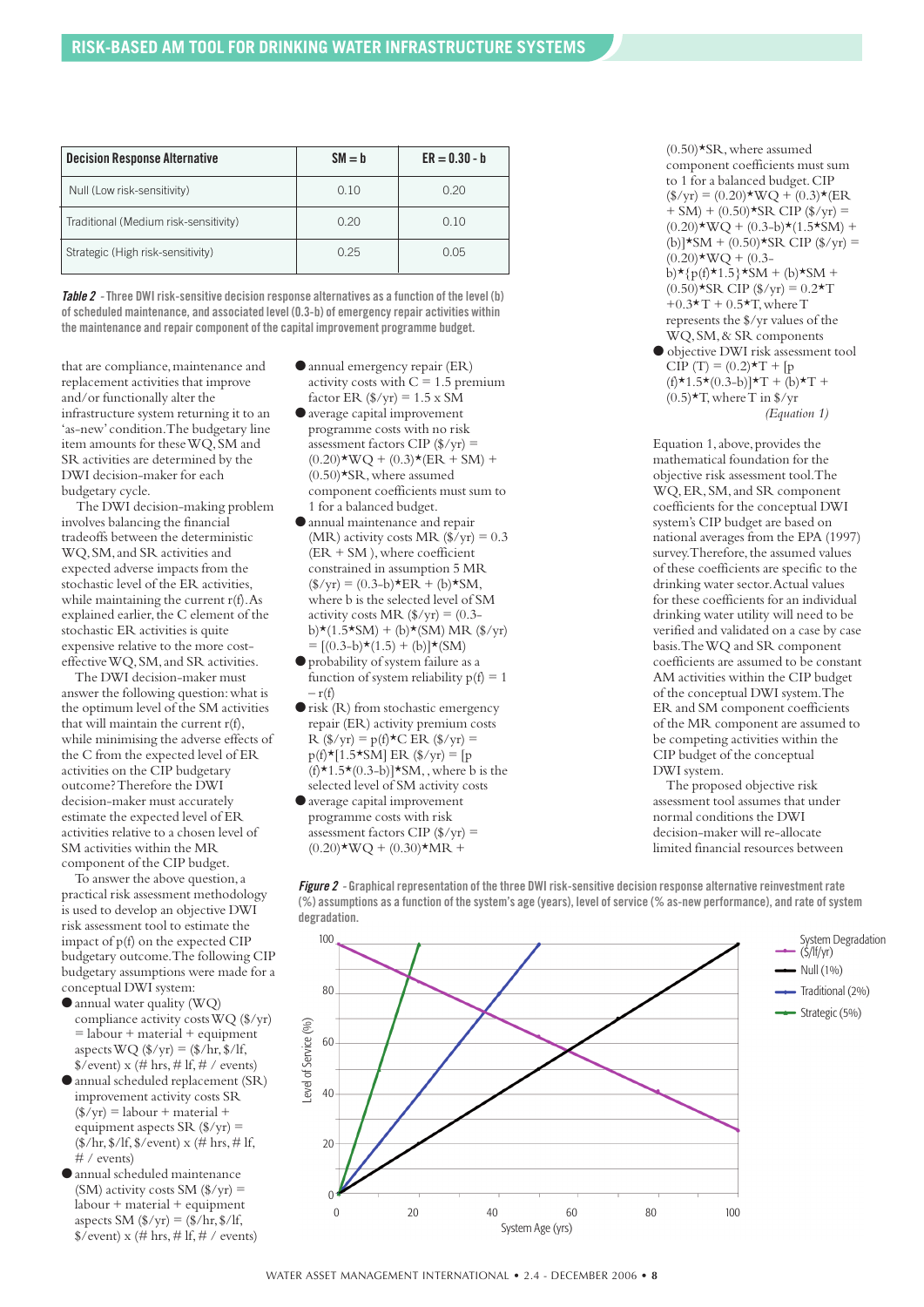| <b>Decision Response</b><br>Alternative  | Rate of<br>Reinvestment | r(f) | p(f) | <b>SM</b> | ER   | <b>SR</b> | WQ   | <b>CIP Budget</b><br>Impact |
|------------------------------------------|-------------------------|------|------|-----------|------|-----------|------|-----------------------------|
| <b>Null</b><br>(Low risk-sensitivity)    | $1\%$                   | 25%  | 0.75 | 0.10      | 0.20 | 0.50      | 0.20 | $1.03 \times T$             |
| Traditional<br>(Medium risk-sensitivity) | 2%                      | 65%  | 0.35 | 0.20      | 0.10 | 0.50      | 0.20 | $0.95\times T$              |
| Strategic<br>(High risk-sensitivity)     | 5%                      | 85%  | 0.15 | 0.25      | 0.05 | 0.50      | 0.20 | $0.96\times T$              |

**Table 3 - Demonstration results of the DWI risk assessment tool for evaluating the impact of the three DWI risksensitive decision response alternatives on the expected total capital improvement budgetary outcome.** 

the competing ER and SM activities of the MR component within the CIP budget of the conceptual DWI system.

The efficient allocation of the financial resources for the MR component is based on the decision-maker's understanding of the competing needs to maintain the current r(f) and balance the expected total CIP budget. The objective risk assessment tool allows the DWI decision-maker to set the RR in accordance with their level of risk-sensitivity (low, medium, high) and determine its impact on the expected CIP budgetary outcome.

#### **Example calculation**

To demonstrate the use of the objective risk assessment tool for the conceptual DWI system, as illustrated by Equation 1, three typical DWI risk-sensitive (low, medium, high) decision response alternatives are outlined in Table 1 and defined as follows:

- NULL (Corrective): the decisionmaker's risk-sensitivity level is low and selects a RR of 1% that equates to a systems' MF of 100 years. Then using Figure 2, the y-axis value for the r(f) equals 25%. The corresponding p(f) is calculated as 1-  $0.25 = 0.75$  or 75%.
- ●TRAD (Preventative): the decisionmaker's risk-sensitivity level is medium and selects a RR of 2% that equates to a system MF of 50 years. Then using Figure 2, the y-axis value for the r(f) equals 65%. The corresponding p(f) is calculated as 35%.
- ●STRAT (Proactive): the decisionmaker's risk-sensitivity level is high and selects a RR of 5% that equates to a systems' MF of 20 years. Then using Figure 2, the y-axis value for the r(f) is 85%. The corresponding p(f) is calculated as 15%.

Next, the DWI decision-maker sets the level (b) of SM activities and calculates the associated level (0.3- b) of ER activities relative to their risksensitivity. It is assumed that the more

risk-sensitive the DWI decision-maker, the higher the level of SM activities within the MR component of the CIP budget. The three DWI risk-sensitive decision response alternatives with associated levels of SM and ER activity are shown in Table 2.

The selected level (b) of the SM activities represents the ability of the DWI decision-maker to manage the magnitude of adverse affects on the expected total budgetary outcome. The magnitude of adverse affects on the expected total budgetary outcome is mitigated by decreasing the expected level (0.3-b) of the ER activities within the MR component of the CIP budget. In other words, there exists a correlation such that as the selected level (b) of SM activities increases, the level (0.3-b) of expected ER activities decreases within the MR component of the CIP budget. By increasing the level of SM activities through a higher RR, the DWI decision-maker is effectively managing the system's r(f) by decreasing the expected level of the costly ER activities.

Finally, using Equation 1, as developed under the conceptual DWI system's CIP budgetary assumptions, the expected total CIP budgetary outcome is calculated for each of the DWI risk-sensitive decision response alternatives:

Expected total CIP budgetary outcome =>

 $T$  (\$/yr) = 0.2  $\star$  T + [p(f)  $\star$  1.5  $\star$  (0.3b)] $\star T + (b) \star T + 0.5 \star T$ , given  $0.0 \le b$  $< 0.3(1)$ 

The objective risk assessment tool calculates the adverse affects of three risk-sensitive (low, medium, and high) decision response alternatives on the expected total CIP budgetary outcome. The results of this demonstration of the DWI risk assessment tool are shown in Table 3.

#### **Discussion**

The results of the above demonstration reveal that the implementation of SM activities as part of the MR component can have a favourable impact on the expected total CIP budgetary out-

**Figure 3 - Sensitivity analysis for the DWI risk assessment tool showing the impacts of the probability of system failure p(f) on the expected total capital improvement programme budgetary outcome for each of the DWI risk-sensitive decision response alternatives.** 

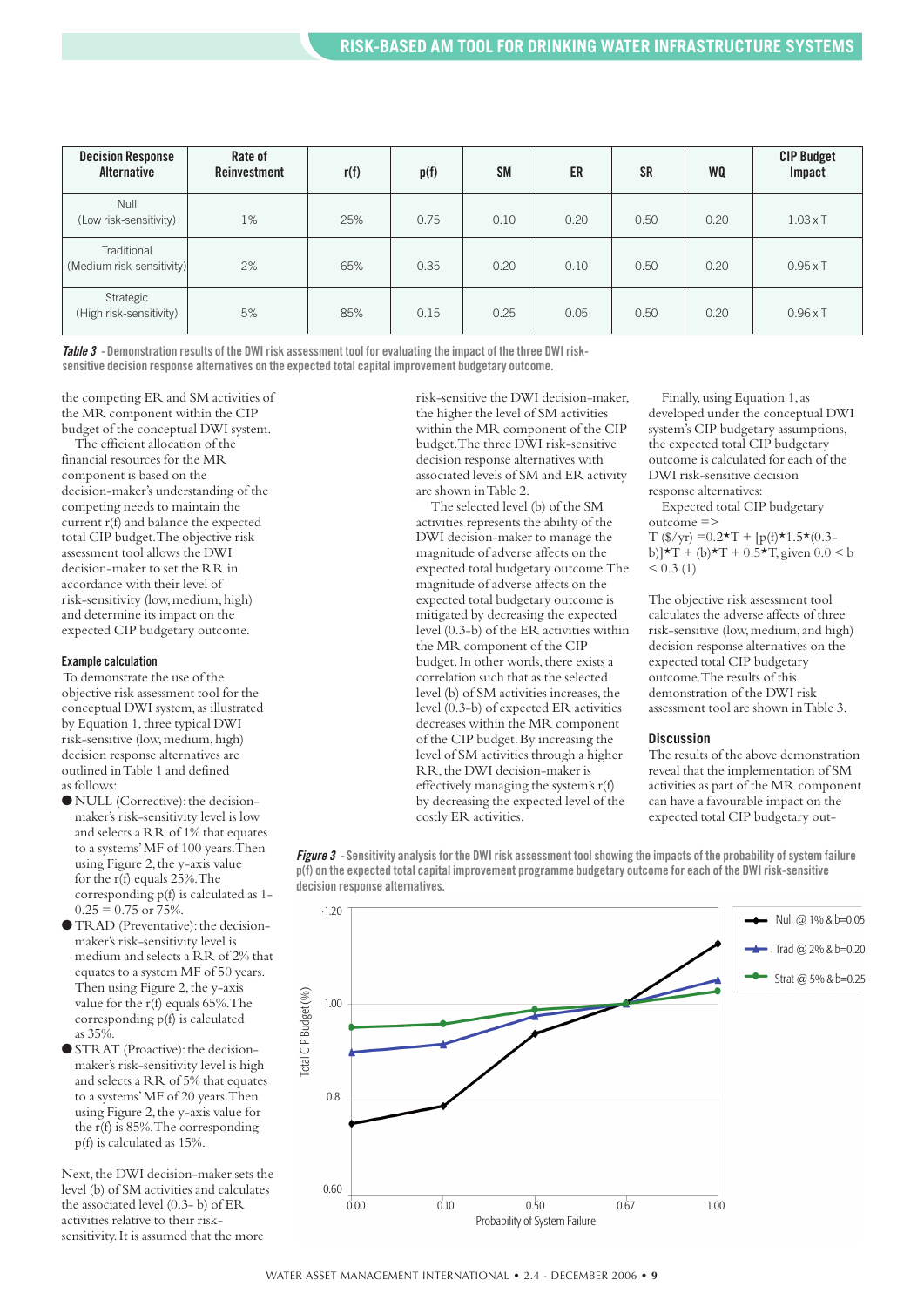come. An important result to note from Table 3 is that under the DWI risk assessment tool, assumptions increasing the level of SM activities from b=0.20 to b=0.25 impose very little marginal impact 0.95 to 0.96 on the expected total CIP budgetary outcome.

This result suggests that a threshold level exists for which changes to the level of SM activities have an insignificant impact on the expected total CIP budgetary outcome. This result coincides with the Lauer (2001) rule of thumb, which suggests that the overall costs of the MR component can be minimised when the following breakdown is used: the MR component breakdown should be as two thirds of the costs for SM activities and one third for ER activities within the DWI CIP budget.

Intuitively, the DWI decision-maker assumes that as the level of RR increases, the r(f) increases and the p(f) decreases proportionately. However, in order for the p(f) to decrease, the expected level of ER activities must be managed to an acceptable level to have a favourable impact on the expected total CIP budgetary outcome. The DWI decision-maker manages R through optimal tradeoffs between the levels of the ER and SM activities within the MR component of the CIP budget.

The DWI decision-maker uses the drinking water sector's infrastructure and budgetary relationships as illustrated in Figure 2 and Equation 1, respectively, to assume different levels for SM activities for each risk-sensitive decision response alternative under constant r(f) assumptions. The DWI risk assessment tool clearly offers the decision-maker a practical risk assessment methodology to proactively manage the expected total CIP budgetary outcome.

Now suppose that the DWI risk-sensitive decision response alternative and associated level (b) of SM activities are held constant. How will the systems' r(f) and associated p(f) affect the expected total CIP budgetary outcome? This sensitivity analysis is graphically displayed in Figure 3.

The sensitivity analysis results show that under the DWI risk assessment tool assumptions, the p(f) does not negatively impact the expected total CIP budget outcome until the p(f) exceeds 0.67, indicating that a minimal r(f) of 0.33 should be maintained at all times. This phenomenon is explained because, as the p(f) approaches unity, the impact of the premium rates (1.5 to 2) from the expected ER activity costs become more significant, thereby offsetting the benefits of the riskreduction through the SM activities.

Now suppose the system's r(f) and





associated p(f) are held constant across the DWI risk-sensitive decision response alternatives. How will the DWI risk-sensitive decision response alternative and associated level (b %) of SM activities affect the expected total CIP budgetary outcome? This sensitivity analysis is graphically displayed in Figure 4.

The sensitivity analysis shows under the DWI risk assessment tool assumptions, the impacts from the level of SM activity costs on the expected total CIP budgetary outcome over the complete range the p(f) values are partitioned by the risk-sensitive decision response alternatives. As the level of the SM activities increase within the MR component, the overall magnitude of the expected CIP budgetary impact stabilises over the entire p(f) range. This phenomenon occurs because the variability in the stochastic ER activity costs is mitigated by risk reduction through the SM activities.

Under the DWI risk assessment tool assumptions, the magnitude of the expected total CIP budgetary impacts can be migrated by increasing the level of SM activities within the MR component regardless of the p(f). In the same vein, the magnitude of the expected total CIP budgetary impacts can be migrated by increasing the overall DWI's RR regardless of the p(f). Therefore, the DWI decisionmaker may elect to take either a 'pay now' or 'pay later' approach to ensure that the appropriate r(f) is maintained through an adequate RR throughout the life of the DWI.

#### **Conclusions**

The goal of this article is to demonstrate the value of an objective risk assessment tool for estimating the DWI decision-maker's sensitivity to the risk. The purpose of the DWI risk assessment tool is to provide the ability for the decision-maker to maintain a desired level of service or reliability, while managing adverse impacts on the expected total CIP budgetary outcome.

The objectives of this article are to incorporate probability of systems failure into the CIP budgetary analysis process and evaluate the affects of probability of systems failure on the expected CIP budgetary outcome. The usefulness of the objective risk assessment tool is demonstrated by defining three risk-sensitive (low, medium, high) decision response alternatives that are encountered by the typical DWI decision-maker.

The paper concludes that the DWI system's level of service directly affects the probability of systems failure, which in turn affects the expected level of emergency repair activities. The DWI decision-maker can minimise their expected total CIP budgetary impact by maintaining a minimum level of service or maximum probability of systems failure threshold through the selection of an adequate rate of re-investment.

Optimising the associated trade-offs between the corresponding levels of emergency repair and scheduled maintenance activities within the maintenance and repair component will mitigate the adverse impacts of the expected total CIP budgetary outcome. When applied to the DWI risk-sensitive three decision response alternatives, the DWI risk assessment tool reveals that by selecting an adequate rate of re-investment to ensure an acceptable reliability, the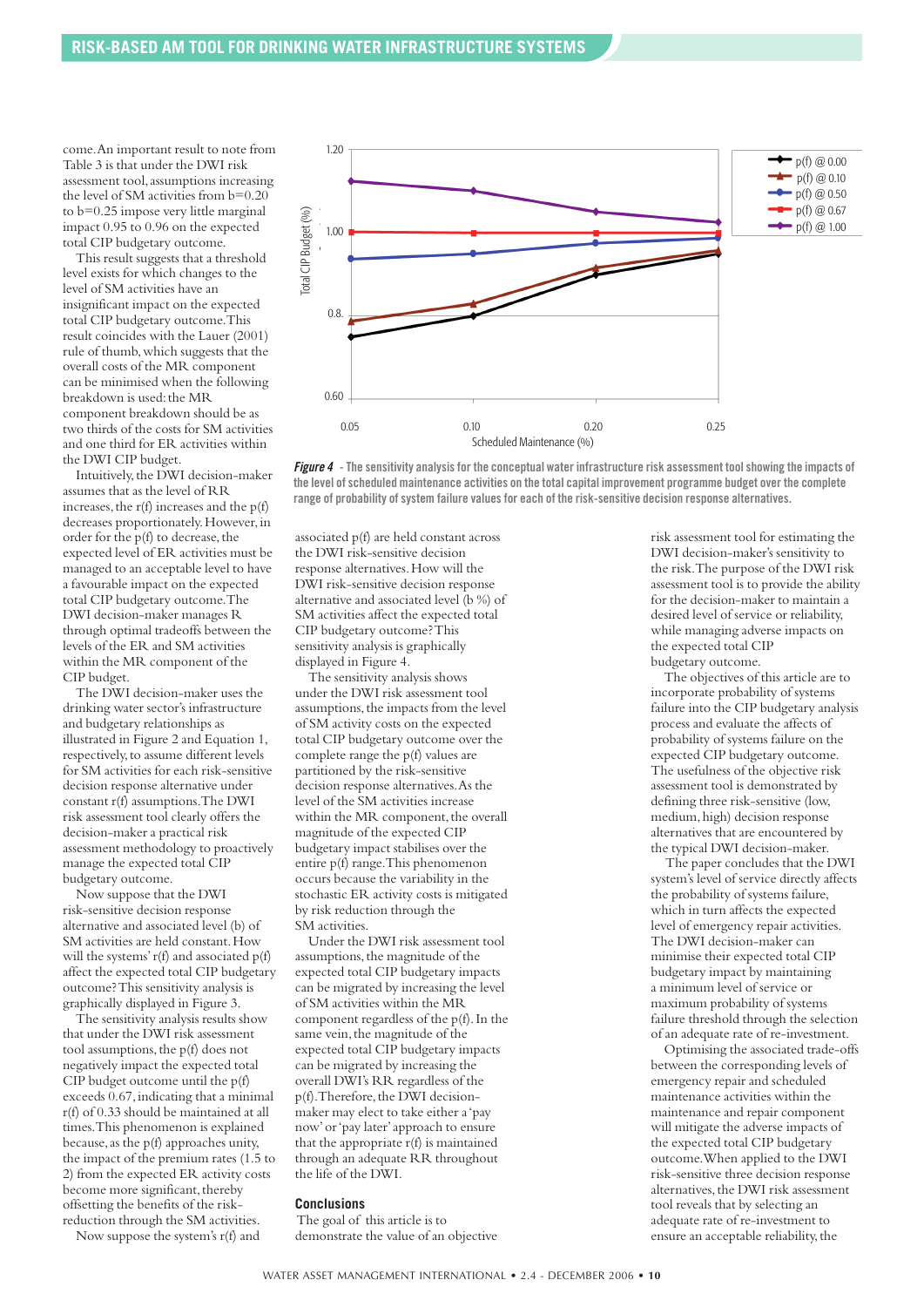decision-maker can anticipate the expected impact on the total CIP budgetary outcome.

DWI decision-makers must use practical risk assessment methods, such as the objective DWI risk assessment tool, as a means to effectively reduce risk by efficiently allocating limited financial resources. This means developing risk-avoidance positions through optimal tradeoffs among competing corrective, preventative and proactive maintenance activities within the context of an cost-effective asset management programme over the entire life cycle of the critical components of the DWI system.

Finally, the authors acknowledge that the proposed objective risk assessment tool needs additional verification and validation to assess its applicability at the systems level. ●

#### **Acknowledgements**

This work was completed with support from EPA Star Fellowship Award 91594101 and National Science Foundation Career Award 9984318.

#### **References**

*American Society of Civil Engineers (ASCE), March 2001. The 2001 report card for America's infrastructure, ASCE Headquarters, Reston, VA.*

*Booth and Rogers, Nov 2001. Using GIS technology to manage infrastructure capital assets. Journal American Water Works Association (AWWA), Vol 93 (11), pp62-68.*

*Craun and Calderon, Sept 2001. Waterborne disease outbreaks caused by distribution system deficiencies. Journal AWWA, Vol 93 (9), pp64-75.*

*Environmental Protection Agency (EPA), Feb 2001. 1999 Drinking water infrastructure needs survey: second report to Congress, EPA-816-R-01-004, Washington, DC.*

*EPA, Jan 1997. 1995 Community water system survey, volumes I and II: overview and detailed survey result tables and methodology reports. EPA-815-R-97- 001a/b, Washington, DC.* 

*Ezell, Farr and Wiese, Sept 2000. Infrastructure risk analysis of municipal water distribution system. Journal of Infrastructure Systems, ASCE, Vol 6 (3), pp118-122.*

*Franks, Dec 1999. Disaggregation of environmental factors affecting sewer pipe failures. Journal of infrastructure systems, ASCE, Vol 3 (1), pp150-158.*

*Grigg, Dec 1999. Infrastructure: integrated issue or tower of Babel? Viewpoint, Journal of Infrastructure Systems, ASCE, Vol 5 (4), pp115-117.*

*Guignier and Madanat, Dec 1999. Optimisation of infrastructure systems Maintenance and improvement policies. Journal of infrastructure systems, ASCE, Vol 5 (4), pp124-134.*

*Haimes, 1998. Risk modeling, assessment and management. John Wiley and Sons, New York, NY.*

*Hastak and Baim, June 2001. Risk factors affecting management and maintenance cost of urban infrastructure. Journal of infrastructure systems, ASCE, Vol 7 (2), pp67-75.*

*Kirmeyer, Richards and Smith, 1994. An assessment of condition of North America water distribution systems and associated research needs. AWWA Research Foundation.*

*Li and Haimes. Optimal maintenancerelated decision making for deteriorating water distribution systems, 1 and 2. Water Resource Research, Vol 28, 1992, pp1053-* *1061 and 1063-1070.*

*Lauer, 2001. Excellence in action: water utility management in the 21st century, AWWA, Denver, CO.*

*Nelson, Hsiung and Witt, Feb 1999. Optimisation of collection system maintenance frequency and system performance. EP, CX-824902-01-0, Washington, DC.*

*McKay, Rens, Greimann and Stecker, June 1999. Condition index assessment for US Army Corps of Engineers civil works. Journal of infrastructure systems, ASCE, vol 5 (2), pp52-60.*

*Means, July 2001. Meeting future head on. Journal AWWA, vol 93 (7), pp36-48.* 

*Quimpo and Wu, March 1997. Condition assessment of water supply infrastructure. Journal of Infrastructure Systems, ASCE, vol 3 (1), pp15-21.*

*Scharfenaker, July 2001. Dawn of the replacement era: reinvesting in the drinking water infrastructure. Journal AWWA, vol 93 (7), pp20-32.*

*Silinis and Stewart, May 2003. Development of a diagnostic index to guide maintenance. Journal AWWA, vol 95 (5), pp105-111.*

*Stern and Kendall, Nov 2001. Improved utility infrastructure and operations management. Journal AWWA, vol 93 (11), pp69-73.*

*Water infrastructure network (WIN) coalition, April 2000. Clean and safe water for the 21st century: a renewed national commitment to the water and wastewater infrastructure report.*

*WIN Coalition, Feb 2001. Water infrastructure NOW: recommendations for clean and safe water in the 21st century report.*

*Wu, Boulos, Orr and Ro, Nov 2001. Using genetic algorithms to rehabilitate distribution systems. Journal AWWA, Vol 93 (11), pp74-85.*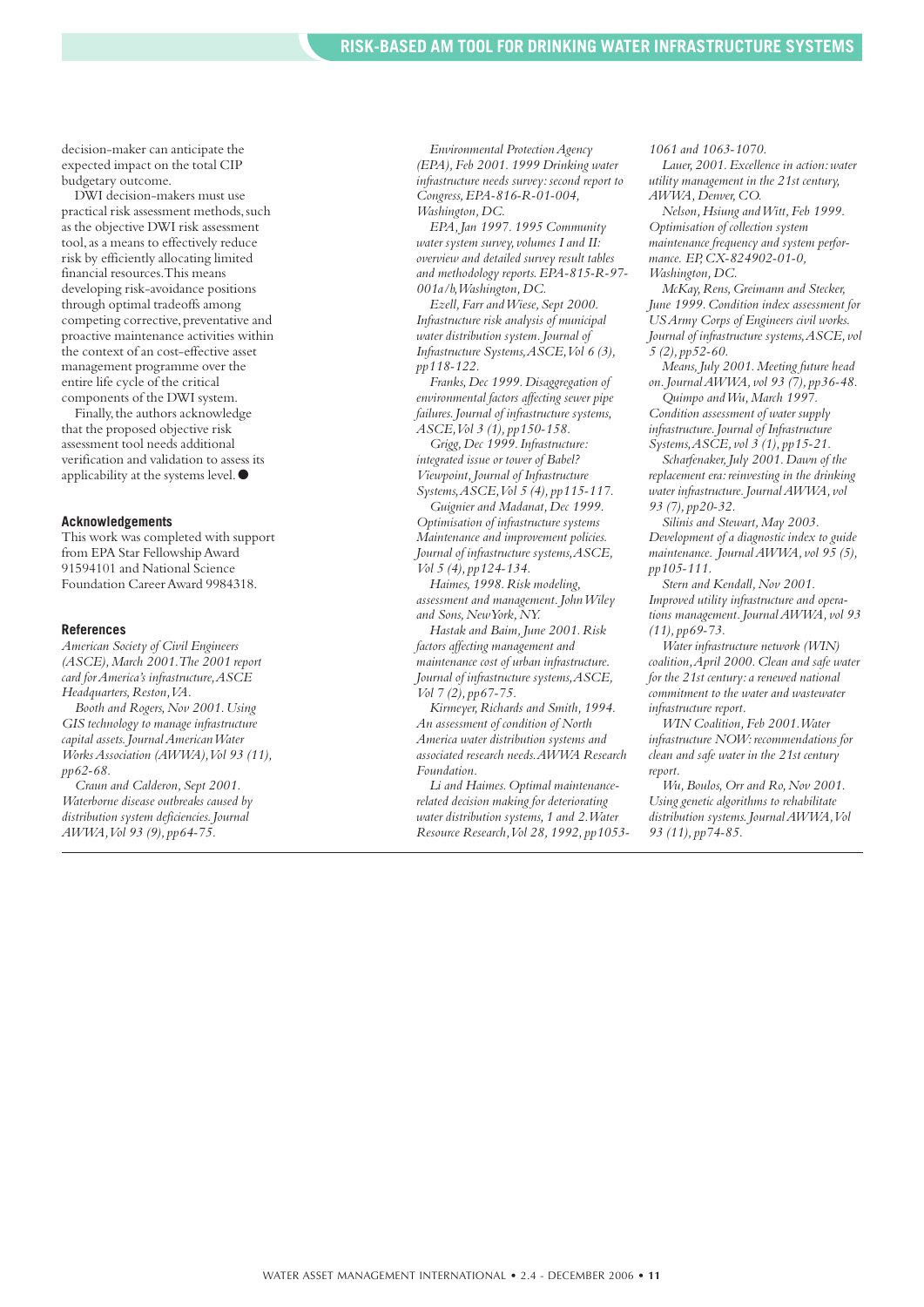## **ASSET MANAGEMENT IN THE CONTEXT OF OPERATION & MAINTENANCE CONTRACTS**

This paper addresses the issues associated with asset management in the context of operations and maintenance contracts. The paper:

- identifies the key issues associated with the asset management function for services contracts
- outlines the various contractual approaches to asset management
- assesses how each approach deals with the key issues and risks
- sets out the advantages and disadvantages of each contracting approach
- and suggests an approach likely to maximise the value added to the asset management planning process by both parties

#### **Greg Cashin**

Director Infrastructure Transaction Network Australia

© IWA Publishing 2006

#### **What are the key asset management issues?**

In developing an operation and maintenance contract, a utility usually has a good grasp of the physical services that it wishes to include in the contract, such as network or treatment plant operation, burst main repairs, billing services and the like. The allocation of responsibility for these physical services between the contractor and the client utility is usually clear cut. When it comes to asset management, however, the allocation of responsibilities between the contractor and the client is not so straightforward, and careful consideration of this allocation is required in order to obtain an optimal outcome.

In considering how best to manage the asset management function in the context of an operation and maintenance contract there are a number of key issues that need to be considered. These issues are described below.

#### Defining what is maintenance and what is capital

This is an area that needs to be clearly defined in any services contract, particularly in contracts where the contractor is responsible for maintenance activities (and receives a fixed fee for these tasks) and where the client is responsible for providing capital for new works, system improvements and major upgrades. The issue largely arises where part of an asset needs to be replaced (pump, length of pipe etc.). For options where the client is providing the capital. unless there are

unambiguous rules set in the contract, the contractor has an incentive to claim capital work wherever possible, as this does not come out of the contractor's fixed fee.

Maintaining asset condition knowledge The level of asset condition knowledge held by the client can vary

significantly depending upon the contract model adopted. Whether or not having a thorough knowledge of asset condition is critical depends on a number of factors including the organisation's strategic business objectives, the term and scope of the contract and the nature of the contract partner.

Measuring/specifying asset condition Contract forms that involve the contractor taking responsibility for renewal and capital investment decisions require a mechanism to ensure that the asset base is not being run down, particularly for longer term contracts. Specifying and measuring asset condition at the end of the contract period is extremely difficult and is compounded by factors such as:  $\bullet$  most of the assets being buried;

●an imperfect knowledge of the condition of the asset base in the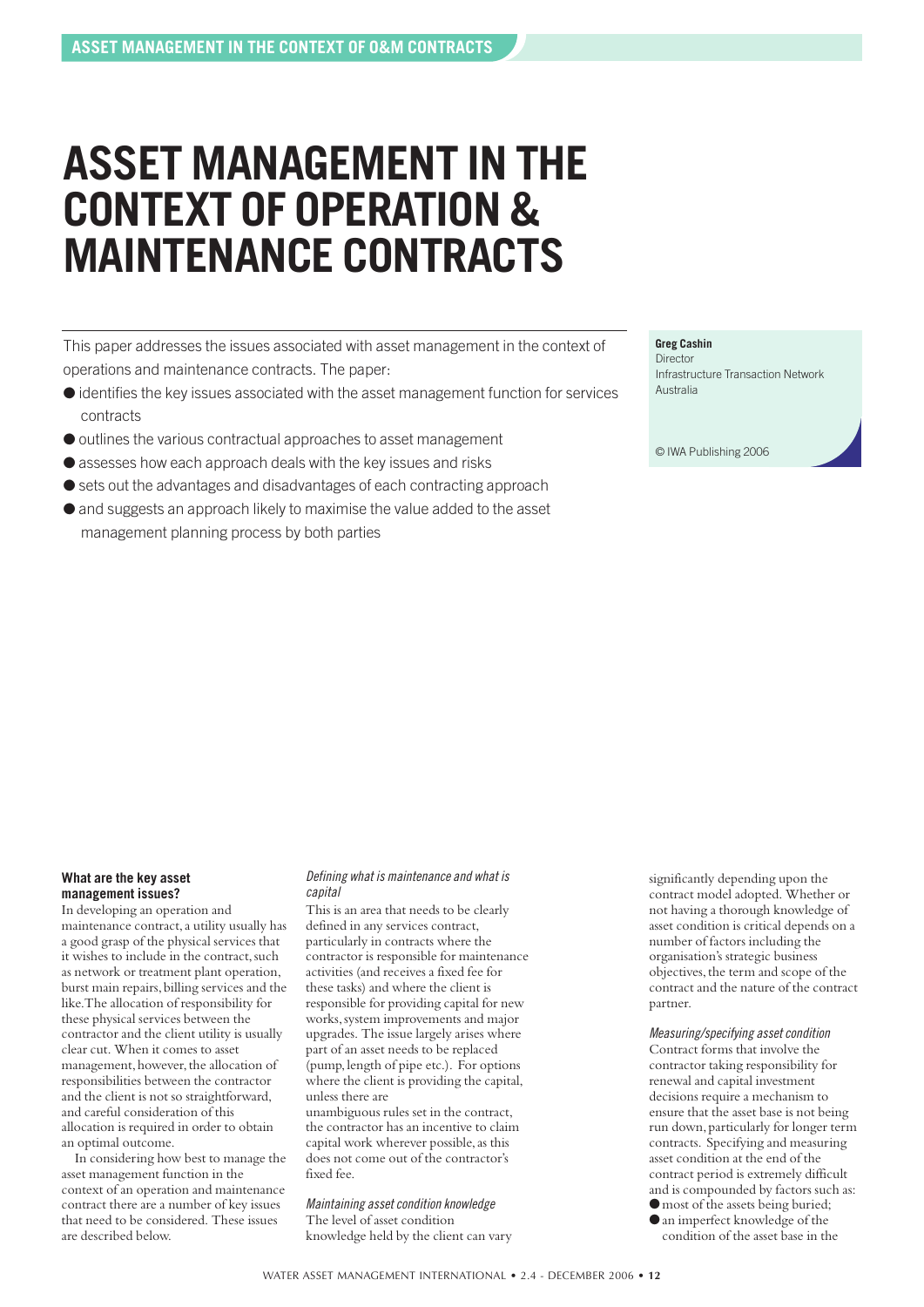first instance:

- ●the age, material and condition of the asset base, and the influence of these factors on asset performance. For example burst rates in a particular area may increase over the life of the contract purely because of the age and characteristics of the pipelines, rather than because the level of service provided by the contractor has decreased; and
- ●the difficulty in determining (and measuring) what is an appropriate asset condition at the end of the contract.

Optimising opex and capex solutions Achieving the lowest lifecycle cost is a key asset management objective. To achieve this a mechanism is required that links the operational implications of various investment decisions into the capital planning process. The cost of capital also needs to be considered, and particularly the difference in the cost of capital for the client and the contractor. For example, capital investment decisions made by the client may well be different to capital investment decisions made by the contractor purely because of the varying cost of capital.

#### Capital programme management

Determining how the capital program is managed, in terms of the delivery of the capital programme, is not a critical issue in determining how asset management planning should be carried out. Nevertheless the delivery of the programme needs to be consistent with the allocation of asset management planning responsibilities, and must dovetail with system operation. Further, one party should not be incentivised to maximise capital (as opposed to operational) solutions because of the subsequent fees received in managing the capital programme.

Flexibility in varying the capital programme Business objectives, regulatory requirements and shareholder aspirations may change over the period of the contract. This may require flexibility in determining the amount of capital expenditure to be made from year to year. If flexibility to vary the capital expenditure on an annual basis is a business requirement then this needs to be taken into account in determining the contracting approach.

#### Certainty of long term costs

The opposite of flexibility is certainty of cost. For example a contract option that locks in expenditure over the long term into a fixed tariff provides certainty of costs over that term, which may suit a long term pricing model. Conversely, costs to the business will

vary from year to year if the capital program is funded directly by the client, as the programme will rise and fall over time.

#### Value adding

The amount of potential value added to the business by the contractor is proportional to the contractor's role in business decisions, provided that the contractor is incentivised to act in the interests of the client. From an asset management perspective, for a contractor to be able to add value the contractor would need to be involved in the asset management planning process.

#### Asset condition and serviceability risk

The allocation of asset management planning responsibilities needs to follow the allocation of asset condition and serviceability risks. Asset condition and serviceability risks cannot be allocated to a contractor if the contractor is not responsible for asset management planning and determining the capital investment decisions.

#### Asset cost risk

Similar to the allocation of condition and serviceability risk, the allocation of risks associated with the cost of the assets in the long term (from an operations and maintenance perspective) must be consistent with the allocation of asset management planning responsibilities.

#### Exit arrangements

A final key issue that needs to be considered is the transition process and transfer of information at both the end of the contract and in the event of early contract termination. A potential loss of strategic knowledge (in relation to the assets) needs to be avoided.

#### **What are the options for asset management planning?**

There are three broad options for carrying out asset management planning in service contracts, with these being:

- ●asset management planning being carried out by the client;
- ●asset management planning being carried out by the contractor; and
- ●asset management planning being a shared task carried out jointly by the client and the contractor.

Each of these approaches are outlined below.

Asset management planning by the client This is the usual approach used in services contracts. Under this approach the client is responsible for asset management planning and capital program development. The contractor

is required to identify assets where capital expenditure is required in order to allow the required service standards to continue to be met. If a need was demonstrated and the capital was not provided by the client then the contractor would be relieved of the appropriate performance obligation relating to the particular asset.

#### Asset management planning by the contractor

This approach can take two forms, depending upon who provides the capital for the renewal activities.

#### Client supplied capital

Under this approach the contractor carries out the asset management planning and capital programme development. Approval of the capital programme and the provision of funds is provided by the client.

Under this arrangement the client may still need to retain a strategic planning capability to deal with growth issues and the provision of services (new schemes) to any unserviced areas, as well as a capacity to review (and regulate) the contractor's proposals.

#### Contractor supplied capital

This approach is close to a full concession (where the contractor/ concessionaire is responsible for almost all aspects of the business, and bills consumers directly. Under a concession the contractor is typically required to invest capital to meet defined population coverage requirements). A modification, however, is that the contractor provides all capital for maintenance of the existing asset base, with the client providing capital only to meet growth needs or because of a need driven by a change in law (or change in service standard made by the client).

Shared asset management planning Asset management planning can be treated separately to the provision of operations and maintenance services, and a joint asset management or technical services team developed. Funding of the shared team is through a separate payment structure to the provision of O&M services, however asset management planning still forms part of the contract. Funds for the capital programme, when developed, are provided by the client.

#### **How do these contract options deal with the key issues?**

Each of the above contract options deal with the various asset management issues, discussed, in different ways. The way that the various options deal with the issues is summarised in Table 1, overleaf.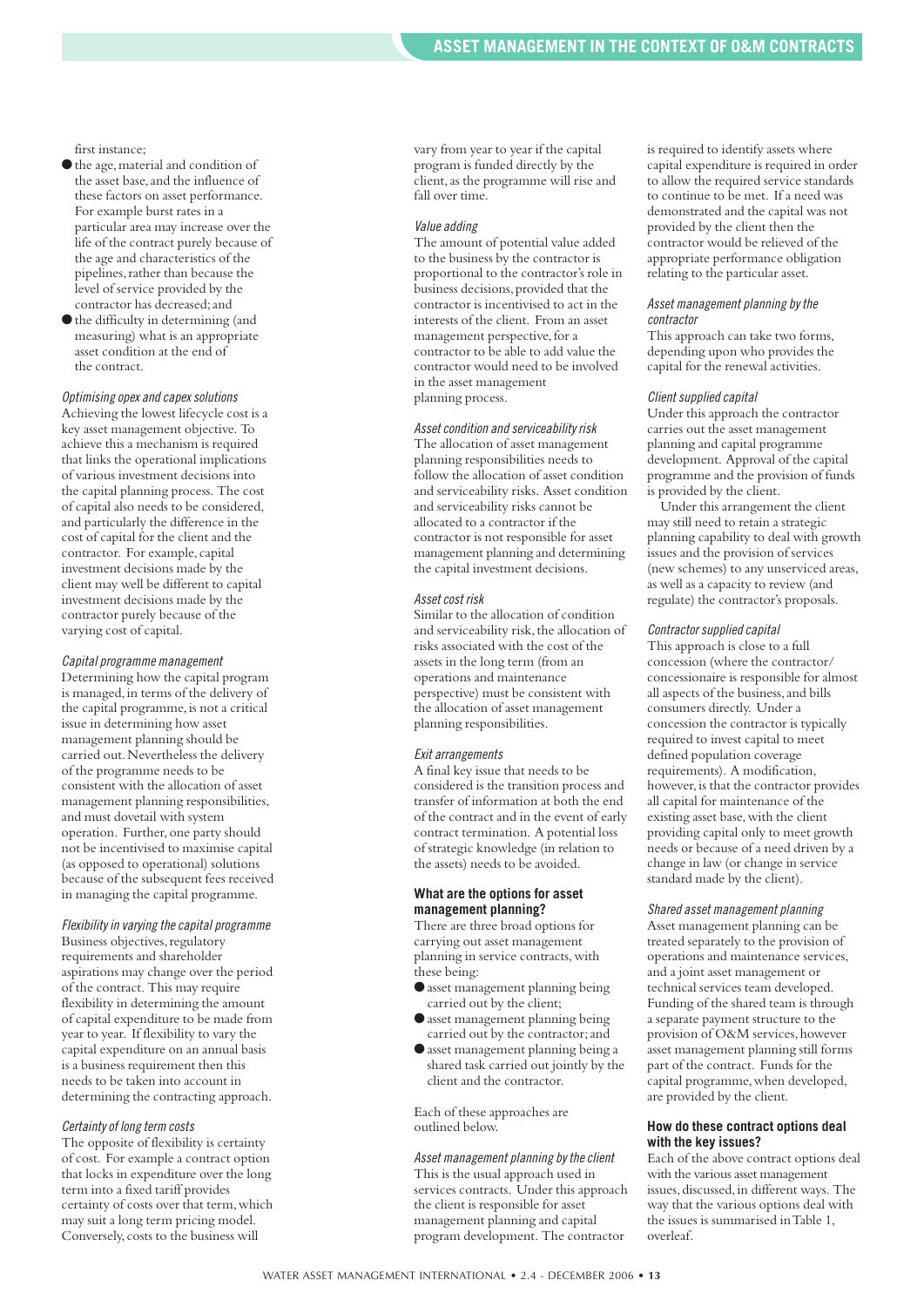#### **Advantages and disadvantages of each option**

The advantages and disadvantages of each option have been summarised in Table 2, overleaf.

From the various advantages and

disadvantages and the material provided above, it can be seen that the shared asset management planning approach is likely to provide the optimum outcome. The other options each have positive aspects, however

#### **Table 1**

**How various contract options deal with asset management issues**

they each have significant drawbacks. An approach that could be used to implement a shared asset management planning arrangement is outlined below.

| <i><b>Issue</b></i>                             | How issue is handled                                                                                                                                                                                                                                                                                |                                                                                                                                                                                                                                                                                                                                                                                          |                                                                                                                                                                                                                                                                                                              |                                                                                                                                                                                                                                                                                                                                                                                                   |  |
|-------------------------------------------------|-----------------------------------------------------------------------------------------------------------------------------------------------------------------------------------------------------------------------------------------------------------------------------------------------------|------------------------------------------------------------------------------------------------------------------------------------------------------------------------------------------------------------------------------------------------------------------------------------------------------------------------------------------------------------------------------------------|--------------------------------------------------------------------------------------------------------------------------------------------------------------------------------------------------------------------------------------------------------------------------------------------------------------|---------------------------------------------------------------------------------------------------------------------------------------------------------------------------------------------------------------------------------------------------------------------------------------------------------------------------------------------------------------------------------------------------|--|
|                                                 | <b>AMP</b> by client                                                                                                                                                                                                                                                                                | AMP by contractor<br>(client capital)                                                                                                                                                                                                                                                                                                                                                    | AMP by contractor<br>(contractor capital)                                                                                                                                                                                                                                                                    | <b>Shared AMP with separate</b><br>payment structure                                                                                                                                                                                                                                                                                                                                              |  |
| Defining maintenance and<br>capital             | Needs clear contractual<br>guidelines - potential<br>ongoing challenges to<br>definitions. Need strategic<br>review of replacement<br>decisions. Maintenance risk<br>on replaced plant and<br>equipment.                                                                                            | Needs clear contractual<br>guidelines - potential<br>ongoing challenges to<br>definitions.                                                                                                                                                                                                                                                                                               | No interface issues as<br>contractor responsible for<br>both maintenance and<br>capital. Could be an issue<br>where growth is concerned.<br>Implications associated with<br>differences between client<br>and contractor costs of<br>capital. Also transition issues<br>with payout of unamortised<br>costs. | Needs clear contractual<br>guidelines. Potential for<br>ongoing challenges to<br>definitions, depending upon<br>relationship. Creative<br>tensions to optimise<br>outcomes.                                                                                                                                                                                                                       |  |
| <b>Maintaining asset condition</b><br>knowledge | Client retains knowledge of<br>asset base (contractor<br>reports data but threat that<br>there is no mechanism<br>to turn data into useful<br>information). Lacks<br>operational link.                                                                                                              | Prime knowledge of asset<br>condition held by contractor.<br>No resource within client to<br>make use of data and/or<br>information. Issue of<br>strategic ownership of<br>knowledge, particularly as<br>time progresses.                                                                                                                                                                | Prime knowledge of asset<br>condition held by contractor.<br>No resource within client to<br>make use of data and/or<br>information. Client can take<br>an audit role (and recover<br>'time slice' of information for<br>rebidding purposes).                                                                | Client retains knowledge of<br>asset base. Has an<br>operational link into the<br>planning process.                                                                                                                                                                                                                                                                                               |  |
| <b>Measuring/specifying asset</b><br>condition  | Not a critical issue as client<br>carrying out AMP. Requires<br>oversight of contractor<br>performance and<br>maintenance plans.                                                                                                                                                                    | Potential for asset condition<br>to be unnecessarily improved<br>to reduce opex.                                                                                                                                                                                                                                                                                                         | Difficulty in ensuring asset<br>condition adequately<br>maintained.                                                                                                                                                                                                                                          | Not a critical issue as client<br>involved in AMP. Requires<br>oversight of contractor<br>performance and<br>maintenance plans.                                                                                                                                                                                                                                                                   |  |
| <b>Optimising opex and capex</b><br>solutions   | Potential for client to refuse<br>capital solutions because of<br>competing short term<br>considerations. Relief of<br>performance requirements if<br>contractor identified need<br>(justified) not funded by<br>client (contractor needs to<br>nominate circumstances and<br>outcomes of failure). | Potential for contractor to<br>propose capital solutions to<br>reduce opex. Relief of<br>performance requirements if<br>contractor identified need<br>(justified) not funded by<br>client (contractor needs to<br>nominate circumstances and<br>outcomes of failure). More<br>emphasis on forward notice<br>and justification for capital<br>budgeting. Incentivate for<br>optimisation. | Opex and capex will be<br>optimised based on business<br>case or performance<br>standard outcomes.<br>Optimised at contractor cost<br>of capital, which may be<br>different to client's cost of<br>capital.                                                                                                  | Opex and capex should be<br>optimised if AMP team is<br>balanced with mutual goals.<br>Relief of performance<br>requirements if contractor<br>identified need (justified) not<br>funded by client (contractor<br>needs to nominate<br>circumstances and<br>outcomes of failure). More<br>emphasis on forward notice<br>and justification for capital<br>budgeting. Shared<br>assessment of risks. |  |
| Capital programme<br>management                 | Could be by client or by<br>contractor. Notionally better<br>by contractor because of<br>operational interface,<br>however no flexibility if<br>contractor not performing                                                                                                                           | Could be by client or by<br>contractor. Notionally better<br>by contractor because of<br>operational interface,<br>however no flexibility if<br>contractor not performing. If<br>carried out by contractor,<br>contractor payment structure<br>(and incentive to maximise<br>capital solutions) becomes<br>an issue.                                                                     | By contractor.                                                                                                                                                                                                                                                                                               | Could be by client or by<br>contractor. Notionally better<br>by contractor because of<br>operational interface,<br>however no flexibility if<br>contractor not performing.                                                                                                                                                                                                                        |  |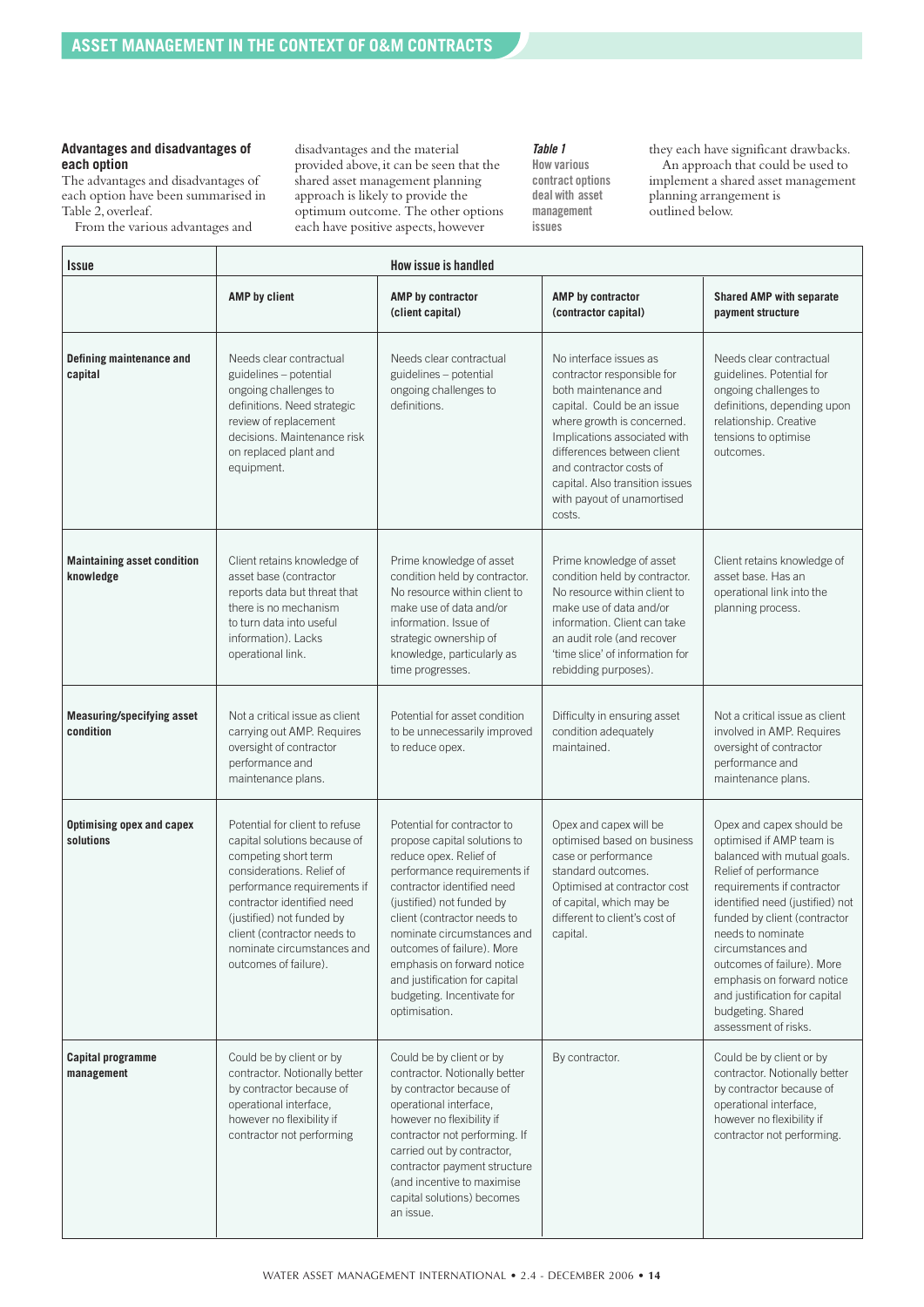| <i><b>Issue</b></i>                               |                                                                                                                                                                                                                                                                         | How issue is handled                                                                                                                                                                                                                |                                                                                                                                                               |                                                                                                                                                                                                                                                            |
|---------------------------------------------------|-------------------------------------------------------------------------------------------------------------------------------------------------------------------------------------------------------------------------------------------------------------------------|-------------------------------------------------------------------------------------------------------------------------------------------------------------------------------------------------------------------------------------|---------------------------------------------------------------------------------------------------------------------------------------------------------------|------------------------------------------------------------------------------------------------------------------------------------------------------------------------------------------------------------------------------------------------------------|
| Flexibility in varying the<br>capital programme   | Flexible. Would be an issue if<br>capital not provided for a<br>justified contractor business<br>case. Reduced flexibility<br>because of contractor cost<br>outcomes (capitalisation of<br>resources etc.) if contractor<br>implementing the capital<br>programme.      | Flexible. Would be an issue if<br>capital not provided for a<br>justified contractor business<br>case. Improved flexibility<br>compared to AMP by client.                                                                           | Inflexible. Contractor pricing<br>based on anticipated capital<br>spend and locked in for<br>duration of the contract.                                        | Fully flexible. Would be an<br>issue if capital not provided<br>for a justified contractor<br>business case.                                                                                                                                               |
| <b>Certainty of long term costs</b>               | Relative certainty with<br>regards to opex. Capex<br>certainty at the discretion<br>of client.                                                                                                                                                                          | Relative certainty with<br>regards to opex. Capex<br>certainty at the discretion of<br>client. Potential for lower<br>opex because of contractor<br>tendency to unnecessarily<br>improve assets, however<br>resulting capex higher. | Certainty of total costs.                                                                                                                                     | Relative certainty with<br>regards to opex. Capex<br>certainty at the discretion of<br>client.                                                                                                                                                             |
| Value adding                                      | Contractor adds no value to<br>the asset management<br>planning process.                                                                                                                                                                                                | Takes advantage of<br>contractor expertise in AMP<br>but no skills transfer to client.                                                                                                                                              | Takes advantage of<br>contractor expertise in AMP<br>but no skills transfer to client.                                                                        | Optimises contractor and<br>client expertise. Optimisation<br>of resources to achieve high<br>potential for adding value to<br>client's business. Greater<br>potential for skills transfer<br>under a shorter contract<br>timeframe.                       |
| <b>Asset condition and</b><br>serviceability risk | Risk retained by client.                                                                                                                                                                                                                                                | Risk transferred to contractor<br>provided that necessary<br>(justified) capital provided by<br>client.                                                                                                                             | Risk transferred to<br>contractor.                                                                                                                            | Risk transferred to contractor<br>provided that necessary<br>(justified) capital provided by<br>client. Better framework to<br>avoid divergence.                                                                                                           |
| Asset cost risk                                   | Client retains risk of capex<br>requirement, opex risk<br>transferred to contractor.<br>Issues with increased opex<br>requirement for equivalent<br>level of opex due to asset age<br>profile. Cannot include any<br>asset condition related KPIs<br>into the contract. | Risk transferred to contractor<br>provided that necessary<br>(justified) capital provided by<br>client. Issues with increased<br>opex requirement for<br>equivalent level of opex due<br>to asset age profile.                      | Risk transferred to<br>contractor. May require an<br>interim sharing/transition of<br>risk until contractor obtains a<br>better understanding of the<br>risk. | Risk transferred to contractor<br>provided that necessary<br>(justified) capital provided by<br>client. Issues with increased<br>opex requirement for<br>equivalent level of opex due<br>to asset age profile. Better<br>framework to avoid<br>divergence. |
| <b>Exit arrangements</b>                          | Not an issue as all<br>information held by client.                                                                                                                                                                                                                      | Recovery mechanism<br>required to enable<br>information and skills<br>transfer/recovery. Extended<br>transition and exit plan<br>required.                                                                                          | Recovery mechanism<br>required to enable<br>information and skills<br>transfer/recovery. Extended<br>transition and exit plan<br>required.                    | Not an issue as all<br>information held by client.<br>Need a mechanism to ensure<br>that some skills not solely<br>retained by the contractor.                                                                                                             |

#### **Approach to shared asset management planning**

Asset management includes both an operations and maintenance (O&M) and a capital expenditure component. Day to day O&M would be carried out solely by the contractor, and the contractor would be responsible for routine preventative and breakdown maintenance to ensure that the assets are properly maintained. This paper is

focussed on the capital expenditure side of asset management and ensuring that there is an appropriate link between this and the day to day O&M. The capital expenditure components that need to be addressed are:

- $\blacklozenge$  Growth which includes both population/load growth within the existing serviced areas as well as system extensions as a result of new developments/developer works;
- $\bullet$  Renewal renewing/replacing existing above and below ground assets that have either reached the end of their useful life or unable to meet customer service requirements;
- ●Water and Effluent Quality works required to meet new (or existing) water and effluent quality standards;
- $\blacklozenge$  Hydraulic (backlog) works required to deliver the required water flow and pressure to the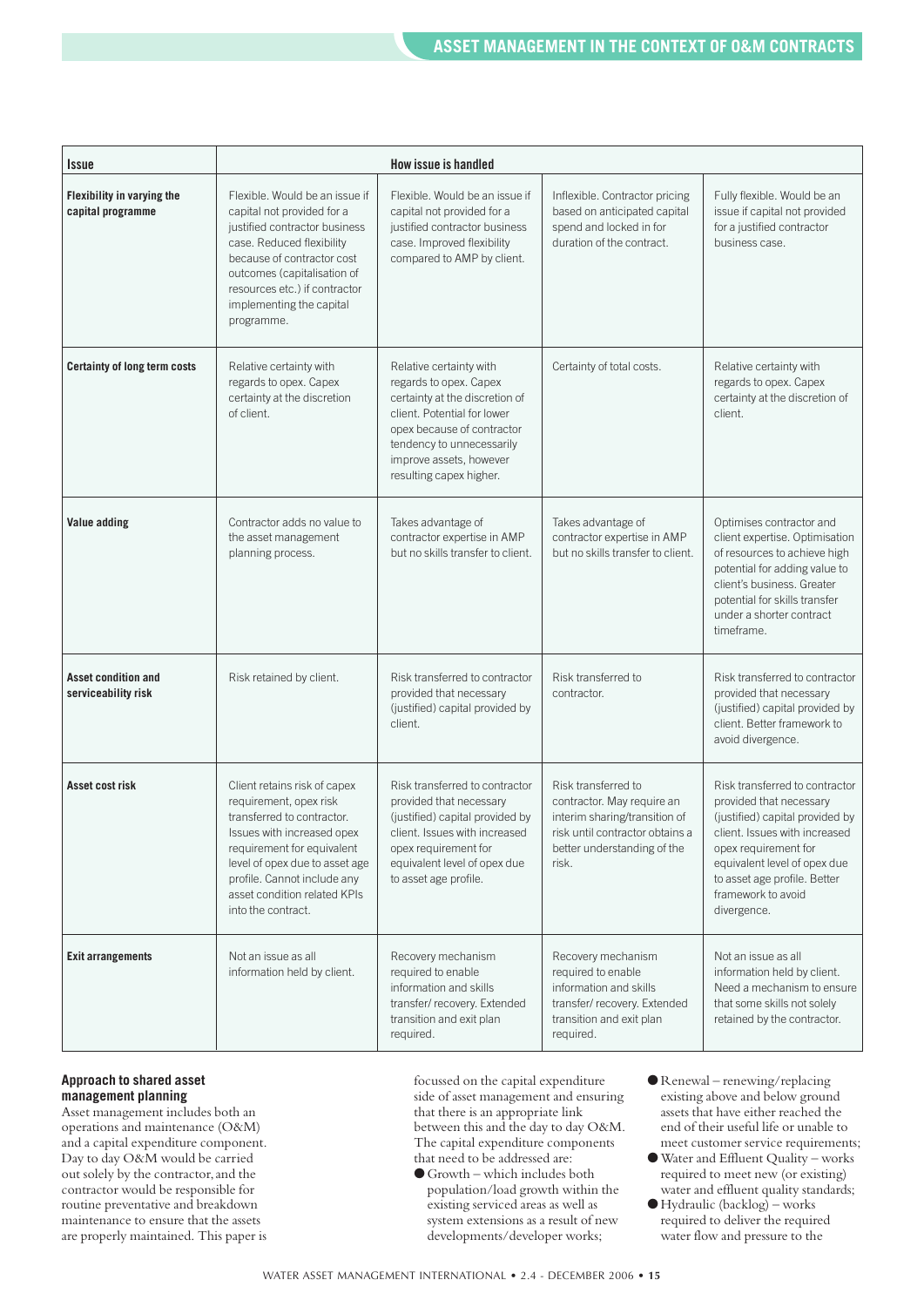|                      | <b>AMP</b> by client                                                                                                                                                                                                                                                                                                                                                                                                                                                                                                                                                    | AMP by contractor<br>(client capital)                                                                                                                                                                                                                                                                                                                                                                                                     | AMP by contractor<br>(contractor capital)                                                                                                                                                                                                                                                                                                                                                                                                                                                                                                                                                                                   | <b>Shared AMP with separate</b><br>payment structure                                                                                                                                                                                                                                                                                                                                                                                                                                   |
|----------------------|-------------------------------------------------------------------------------------------------------------------------------------------------------------------------------------------------------------------------------------------------------------------------------------------------------------------------------------------------------------------------------------------------------------------------------------------------------------------------------------------------------------------------------------------------------------------------|-------------------------------------------------------------------------------------------------------------------------------------------------------------------------------------------------------------------------------------------------------------------------------------------------------------------------------------------------------------------------------------------------------------------------------------------|-----------------------------------------------------------------------------------------------------------------------------------------------------------------------------------------------------------------------------------------------------------------------------------------------------------------------------------------------------------------------------------------------------------------------------------------------------------------------------------------------------------------------------------------------------------------------------------------------------------------------------|----------------------------------------------------------------------------------------------------------------------------------------------------------------------------------------------------------------------------------------------------------------------------------------------------------------------------------------------------------------------------------------------------------------------------------------------------------------------------------------|
| <b>Advantages</b>    | • Client familiarity with asset<br>base and control of<br>knowledge (provided<br>adequate knowledge<br>management system)<br>• Client familiarity with role<br>Flexibility in setting capital<br>programme<br>• No issues in contractor<br>commencement and<br>termination<br>• Clear allocation of<br>responsibilities<br>• Does not limit potential<br>market of suppliers                                                                                                                                                                                            | • Potential application of<br>contractor knowledge<br>• Flexibility in setting capital<br>programme<br>• Re-benchmarking of AMP<br>process at each contract<br>turnover (for short term<br>contracts)<br>• Opex and capex<br>considered concurrently<br>• Contractor ownership of<br>outcomes<br>• Contractual drivers for<br>delivering the AMP<br>• Clear allocation of<br>responsibilities<br>· Removes master-servant<br>relationship | • Removes maintenance<br>and capital definition<br>interfaces<br>• High certainty of costs to<br>client for the long term but<br>likely to be a premium paid<br>for the risk transfer<br>. Well suited to price based<br>regulation<br>• Potential application of<br>contractor knowledge<br>• Opex and capex<br>considered concurrently<br>and forces optimisation<br>• Contractor ownership of<br>outcomes<br>• Clear allocation of<br>responsibilities                                                                                                                                                                   | • No marking up across<br>boundary - resource<br>optimisation<br>• Potential transfer of<br>knowledge and skills to<br>client<br>• Opex and capex<br>considered concurrently<br>• Capital programme has<br>ownership of both parties<br>• Provides both verbal and<br>written communication<br>interface<br>• Client familiarity with<br>asset base and control of<br>knowledge (provided<br>adequate knowledge<br>management system)<br>• Flexibility in setting capital<br>programme |
| <b>Disadvantages</b> | • Master-servant<br>relationship<br>• Contractor is<br>organisationally divorced<br>from creation of the AMP<br>and ownership of the<br>outcomes<br>• Interface issue where<br>contractor can nominate<br>any amount of projects<br>that require work but<br>doesn't carry any<br>responsibility for<br>prioritising them<br>• Significant disconnect in<br>considering opex and<br>capex<br>• Potential communication<br>problem as no process of<br>engagement to understand<br>actual issue<br>• Potential for capital plan<br>to ignore operational<br>implications | • Transition issues<br>• Contractor partially<br>incentivised to reduce<br>effort to increase margin<br>• Tendency towards<br>conservatism (with focus<br>on opex reduction)<br>• Client needs to maintain<br>separate strategic planning<br>capability                                                                                                                                                                                   | • Master-servant<br>relationship reversed -<br>client completely reliant on<br>contractor<br>• Capital categorisation<br>issues and scoping of risks<br>· Inability to effectively<br>control asset condition at<br>end of contract<br>• Client has no flexibility in<br>capital spend<br>• Transition issues<br>• Limits field of capable<br>contractors further<br>• Capital investment<br>decisions based on<br>contractor's cost of capital<br>rather than client's<br>• No transfer of knowledge<br>to client<br>• Increased political risk<br>• Client needs to maintain<br>separate strategic planning<br>capability | • Relies on maintaining<br>relationships as no clear<br>interface<br>• Potential declining<br>contractor incentive late in<br>the contract<br>• Lack of ability for<br>contractor to reward<br>himself                                                                                                                                                                                                                                                                                 |

**Table 2 - Advantages and disadvantages of different AMP contract options**

existing population (vice versa for wastewater); and

●Improvements – works associated with safety, aesthetics, operational improvements, etc.

If the above areas were to be allocated to a single party (i.e. the client or the contractor) on the basis of the party in the best position to manage, then the allocation would be as follows:

| Client                  | Contractor   |
|-------------------------|--------------|
| Growth                  | Renewal      |
| Water and               | Hydraulic    |
| <b>Effluent Quality</b> | Improvements |

Such an allocation, however, ignores the linkages between the various works components. For example, a renewal or replacement activity considered on its own may not adequately address growth issues; similarly operational improvements in a particular area may avoid the need to spend a large amount of capital.

Therefore, for the assets to be managed appropriately and capital expenditure optimised, the AMP process requires input from both the client and the contractor. The potential for the development of optimal (and breakthrough)

capex/opex project solutions will be enhanced if both parties are involved together in the AMP process. ●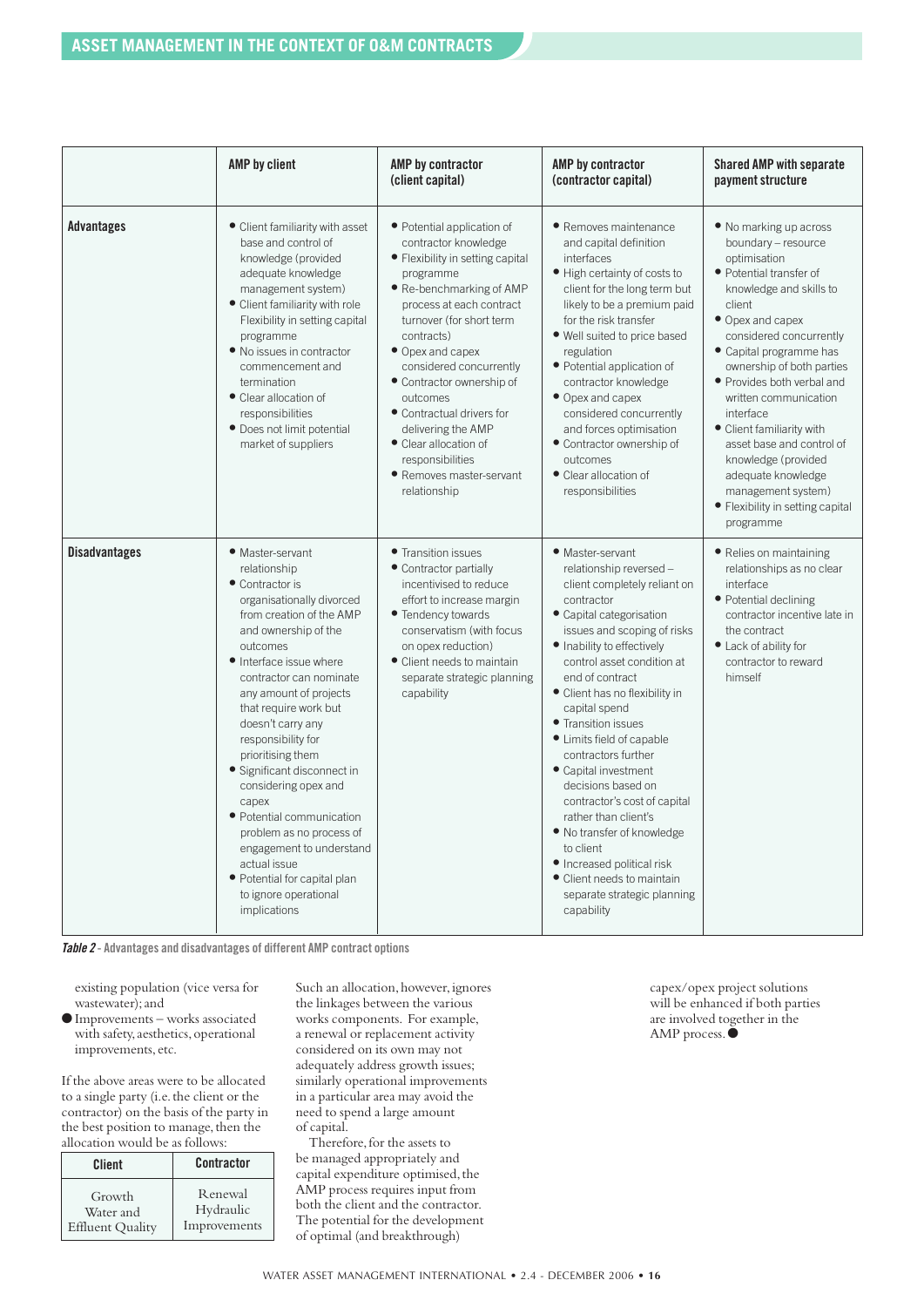## **Developing a Master Asset Protection Plan: a road-MAPP for success**

Are you utilising best practices? As stewards and trustees of multi-million dollar portfolios, we need to focus on adopting a long term asset management philosophy to help create a more organised and effective lifecycle team (i.e. planning, engineering, design, construction, O&M). An organised approach will lead to significant financial benefits. For the past eight years, the author's efforts have been focused on identifying and implementing best asset management practices. Currently and as a former utility manager (or practitioner), he is involved with local, national and international research and collaboration with various public and private industries. As a result, he has collected and tested tools and techniques in order to define a total enterprise asset management model called the 'Master Asset Protection Plan', or a road-MAPP for success.

**John W Fortin**

Asset Management Consultant **LISA** 

© IWA Publishing 2006

O**ne interesting facet: whether we manage physical assets in utilities, academia, healthcare, or manufacturing, our roles are 90% the same and only 10% different. The difference is in the product delivered and the customers we serve. A successful Master Asset Protection Plan demands involvement from key business units: planning, finance, engineering, information technology, construction, operations and maintenance. Employing change management principles will ensure that your organisation adopts and integrates asset management best practices and reaps the associated long-term benefits. This article outlines fourteen core MAPP principles, along with explanations of each element based on first hand experience.** 

1) Asset Register – a master register/ inventory of building, plant and infrastructure assets maintained in the asset register. Each asset receives a criticality value and a unique identifier to use with supporting programmes/technology. The asset register should include all assets. A preventive maintenance programme should be assigned to each, whether it is an inspection, preventive or predictive task. Many organisations only capture equipment assets and

forget about buried piping and the building envelope. If an inventory is needed, consider a cost-effective approach similar to one utilised at a large utility. Since a team of engineers were already slated to inventory each facility, they also tagged (with a unique identifier or 'smart number') and performed equipment condition assessments. Prior to embarking on this effort, an automated process was developed with off-the-shelf software technology which supported sequential, non-duplicated tagging and collection of condition data for timely use in the capital improvement planning (CIP) process as well as equipment data input into their computerised maintenance management system (CMMS). A future effort developed a criticality scheme that would be used in prioritising equipment for a maintenance optimisation programme, and would also be used in helping to prioritise projects against these assets.

2) Condition Assessment/Monitoring – a programme that collects and monitors the condition and/or performance of all assets. Because data collection is expensive, a criticality/prioritisation process determines depth and frequency so that critical assets are monitored more frequently. Many organisations confuse condition assessment and condition monitoring terms. Traditionally 'condition

assessments' are completed well into an asset's life and used to develop scope as part of a capital renewal project. This is a reactive and costly approach. The maintenance strategy should include regular condition assessment/ monitoring tasks for all asset types. The approach will vary quite a bit depending on the asset and its importance in meeting the organisation's mission. At a water treatment plant for example, continuous condition monitoring (on-line vibration) is used for high-speed critical equipment and a manual 'walk-around' programme is used for second tier, lower speed equipment. In addition to the five human senses, other condition monitoring techniques include oil sampling and infra-red scanning.

Building envelope assets (roofing, siding and windows) can be monitored through visual condition assessment/ inspection tasks. And since these decay at a lower rate than mechanical assets, the frequency could be extended to every 2-5 years, depending on where they are in their decay curve.

3) Design and Construction Standards – a new projects programme includes O&M Readiness practices such as tagging/smart number coordination, maintainability reviews, maintenance plan development and appropriate technology purchases. These items are coordinated with the facility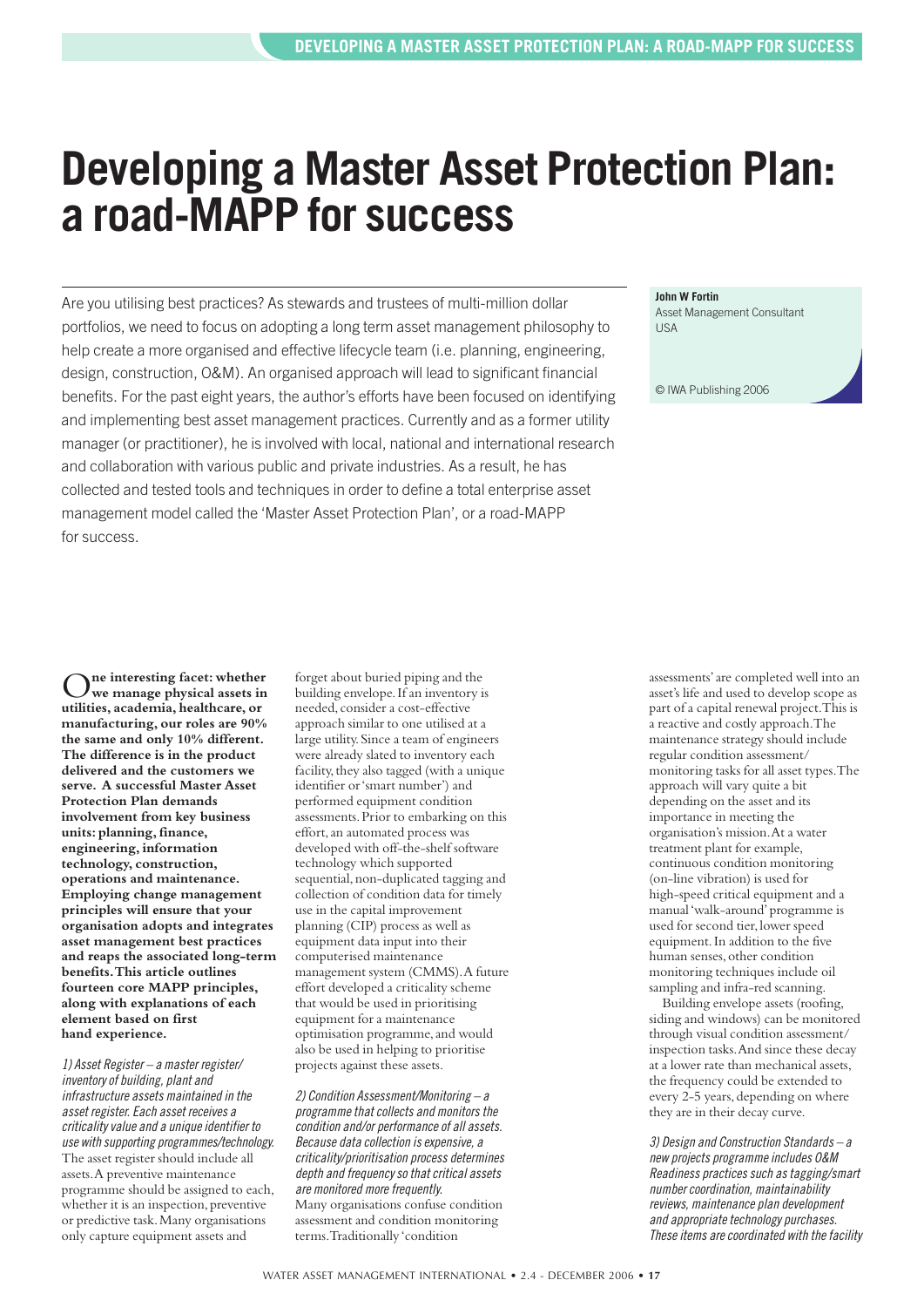#### management team leading to a smoother and cost-effective transition from the design/construct phase into the O&M phase.

Design and construction standards need to keep the facility managers interest in mind. All too often the drivers for new facilities are cost and schedule., where management teams tend to focus on 'first costs' and not lifecycle costs. At one facility, detailed standards and procedures were developed with the facility management team that accounted for safe and easy access for serviceability, asset naming matched existing CMMS naming standards, vibration tolerances for high-speed equipment were detailed and a 'vibration signature' created at turnover as a baseline for decay monitoring.

The design process should also require a full facility lifecycle cost analysis. As part of this effort, team members should develop a maintenance plan that includes a list of active and static assets, appropriate maintenance plans, and a 10-year budget projection, including a staffing plan, to meet the PM programme's needs. While this is the correct (and often tedious) approach to fully fund the operation-specific facility, some owners, executives, and managers choose to ignore this and mandate a zero-budget increase.

4) Maintenance Strategy – a mix of maintenance policies (determined through a criticality review) help monitor and maintain asset health. Policies must include preventive (PM), predictive (PdM) and condition assessment/monitoring practices managed through a Computerised Maintenance Management System (CMMS) and performance metrics.

The time-based PM should be employed only when an adequate predictive technology to identify machine faults is not available. Studies have shown that approximately 10% of machine failures occur due to time or operations-cycle based wear. The other 90% of equipment failure modes have no equipment age to failure rate relationship, and therefore are said to be random in nature. This means that for most equipment failure modes, timebased PM inspections are inadequate for mitigating the occurrence of failure. In addition, inappropriate use of invasive PM procedures may introduce faults, or instability, in an otherwise healthy machine – exactly the opposite of the desired impact!

There are tools out there to help automate the maintenance process. Depending on the size and extent of your asset base, a computerised system should be employed.

5) Renewal/Replacement Planning – Capital improvement planning driven by accurate condition assessment/monitoring and maintenance information with projects prioritised by a criticality framework. New CIP projects include O&M Readiness practices and a complete maintenance programme analysis to ensure proper staff and resource budgeting.

If a comprehensive maintenance strategy is in place, our assets will live well beyond their expected lives. There also needs to be a connection point between the maintenance department and the planning and finance groups to ensure timely renewal of aging and problematic assets. At one organisation for example, a Project Identification and Prioritisation (PI&P) process was created to link the maintenance supervisor's needs to the capital budgeting/planning process. Sizeable maintenance projects were then identified and captured during the normal budgeting process ensuring renewal/replacement prior to catastrophic failure and cost impacts from secondary damage.

6) Sustainable Financial Plans – short and long-term budgeting and funding strategies match asset management principles and programme requirements. Goals include proper funding levels to avoid deferred maintenance.

As we know, each asset has a unique deterioration/failure pattern (See Figure 1). If the maintenance strategy accounts for this and there is a feedback loop to the budgeting process, then long term financial forecasts will be more accurate. At the same organisation noted above, the PI&P process connected the 'voice of maintenance' to the annual budgeting process. So the financial plan not only included budgeting for master planning and growth, but for cyclical rebuilt projects (i.e. large compressors) and renewal projects (i.e. VFDs that had a 10-year particular life). Once the financial plans are well understood, then rate/fee structures can be more appropriately set allowing for adequate funding. Sustainable financial plans now take into account renewal/ replacement requirements helping to control deferred maintenance.

#### 7) Organisational Framework

– departmental silos are minimised, MAPP programmes are designed, implemented and monitored at a corporate level, and MAPP principles are daily policy. With any large scale initiative, it is strongly recommended that a steering or guiding coalition be created with key department managers. This group should initially meet on a regular basis to ensure the MAPP is aligned with the organisation's business plan and that



**Figure 1 Asset Life-Cycle Profile**

everyone agrees on which practices will be included in the programme. In one case, a large utility re-organised completely to meet new goals set in their re-aligned business plan. And in another case, strategic asset management positions were created along with inter-departmental task teams to help facilitate the adoption of new practices. In both cases, a corporate spokesperson/champion was assigned, linking the effort to the executive team agenda.

8) Documented Policies/Procedures – asset management processes including planning/design/construction, maintenance, renewal/replacement, and associated MAPP policies are documented and reviewed annually.

As change is made, new policies and procedures need to be developed and should be captured in a 'standards manual' managed by the asset or facility management department. Training on these new procedures is critical to timely adoption and change sustainability.

9) Document Control – a programme where new asset documents (vendor cut-sheets, as-builts, and O&M manuals) and engineering programmes (CAD and standard specifications) are fully maintained and coordinated with facility management programmes.

For this to be effective, the design and construction specifications need to include appropriate language and be coordinated with in-house facility management and information technology (IT) data standards. At one facility, a specification section was created for new construction projects that required electronic O&M manuals and a new 'smart number' naming scheme for as-built drawings and technology data standardisation (i.e. SCADA, CMMS and GIS). In addition, this facility created a formal technical information center (TIC) to help develop and control the lifecycle of these documents as well as manage the 'smart numbering' system.

10) Technology and Data Management – a programme with the most appropriate technologies (CMMS, SCADA, GIS,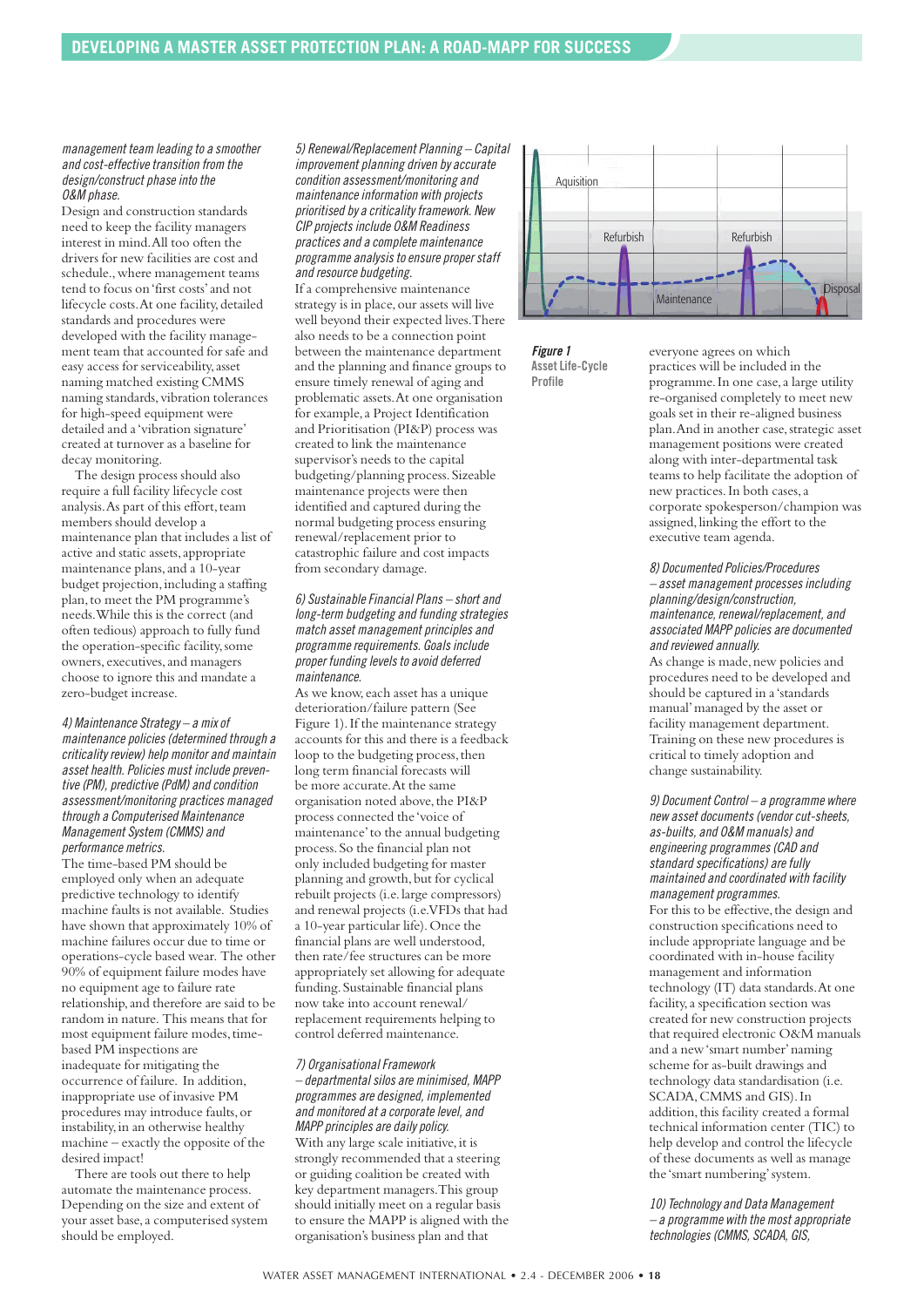#### EMS, financial) in place (and integrated, as appropriate) to support all MAPP principles. The programme must include appropriate staffing/budgeting levels to keep the technologies up to date and control data input for accurate reporting.

The IT department needs to be part of the asset management organisational initiative and not out on their own. It is important that processes are documented on paper first prior to trying to automate them with technology. And once selected and implemented, there needs to be data entry control points. If not, the data quickly becomes contaminated and reporting less accurate. At one organisation, the maintenance team knew about the poor data quality, did not trust the reports and stopped using the programme, negating the return on investment opportunity. At another facility, IT staffing was cut and software upgrades/patches went unmanaged which led to an outdated and problematic system.

#### 11) Risk/Criticality Framework

– an appropriate prioritisation process developed by key stakeholders that includes likelihood/probability and consequences of failure. The framework is a foundation element that applies to all asset prioritisation, maintenance programme selection, and renewal/ replacement planning. Historically, prioritisation is usually given to those speak the loudest or who are 'connected' to decision makers. The use of a formal risk/ criticality process can minimise the impact of such activities. It can be used to help prioritise capital projects and maintenance work.

At one large, complex facility, a prioritisation/criticality framework was used to prioritise which equipment assets would be included in a comprehensive Reliability Centered Maintenance (RCM) programme. RCM is a resource intensive effort which requires the most knowledgeable and experienced staff to collaborate in building a custom maintenance programme. Use of the criticality analysis helped break equipment assets into three categories that then received a different level of analysis. The outcome was a grouping of critical assets (See Table 1, above) that would undergo RCM; second tier critical assets would undergo an optimisation review and the low priority ones would remain with original equipment manufacturer (OEM) recommended maintenance tasks.

12) Performance Metrics – stakeholders use a variety of key performance metrics (KPIs)

#### **Table 1: Is RCM for all assets?**

No. It is not appropriate for all assets, and it doesn't make financial sense. So, all equipment assets were prioritised using a criticality/risk model. Then the top 1/3 of the assets were selected for review under the RCM review process.

| Equipment                                            | <b>Maintenance Strategy</b> |
|------------------------------------------------------|-----------------------------|
| 1. Critical / Problematic (e.g. main water pumps)    | <b>RCM Review</b>           |
| 2. 2 <sup>nd</sup> Tier Systems (e.g. back-up pumps) | <b>Optimisation Review</b>  |
| 3. Support Systems (e.g. sump pumps)                 | <b>OEM Recommendations</b>  |

to drive change and manage performance. The glue that holds any programme together is the use of performance measures. The old adage, 'you can't manage what you don't measure' is very true. Sometimes called service levels, measures or metrics, they are needed to help set expectations and targets to meet a desired standard of performance. There are roughly three types of metrics; regulatory (i.e., air and wastewater discharge permits), customer (i.e., odour complaints, repair response time) and internal (time to complete maintenance tasks, cost and schedule for construction projects).

Monitoring initiative performance over time is important, but with multiple initiatives it can cloud results. So overlaying other initiatives to see their impacts can be helpful. At one facility, they monitored the percentage of maintenance work orders completed over time against the target of 90%. They also documented initiation of their RCM effort. As noted above, RCM involves maintenance staff and really considers their opinions as expert. So, as shown in the PM performance monitoring chart (Figure 2), once the RCM programme started the maintenance team felt valued and took pride in meeting (and exceeding) industry benchmark targets set by management.

13) Training and Communication – active

annual training programmes ensure that staff possess current knowledge of asset management principles. A Communication Plan regularly publicises MAPP performance and effectiveness.

It is imperative that as best practices are adopted, regular training programmes are budgeted to keep staff proficient in those areas.

The Communications Plan is another essential component to a successful optimisation campaign, allowing connectivity between workforce members and business goals. Regular communication to staff, users and regulators can be done through simple means such as presentations and newsletter articles, or as extensive as developing an intranet site. There should be a focus on the status and results/benefits of project activities and their related impacts on business objectives, and rewards provided to those involved.

14) Leading Change Effort – a corporate sponsor and guiding coalition/steering committee made up of key business unit leaders develop the programme's Mission and Vision including identifying and supporting internal change agents. Internal change agents should be well respected by their peers.

Change management techniques should be adopted early and often when implementing a large scale management initiative. Models such as